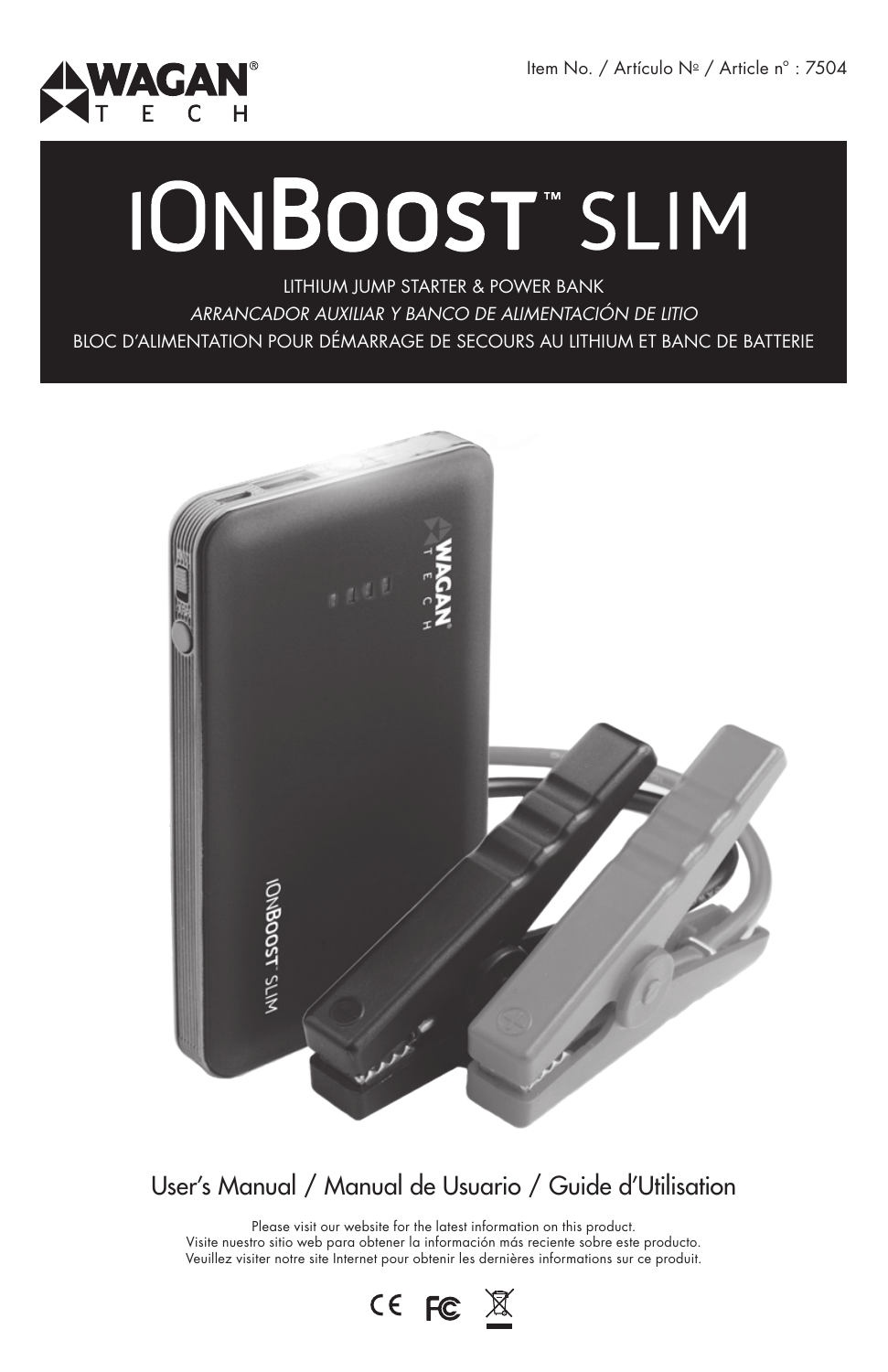## **CONTENTS**

## **CONTENIDO**

# TABLE DES MATIÈRES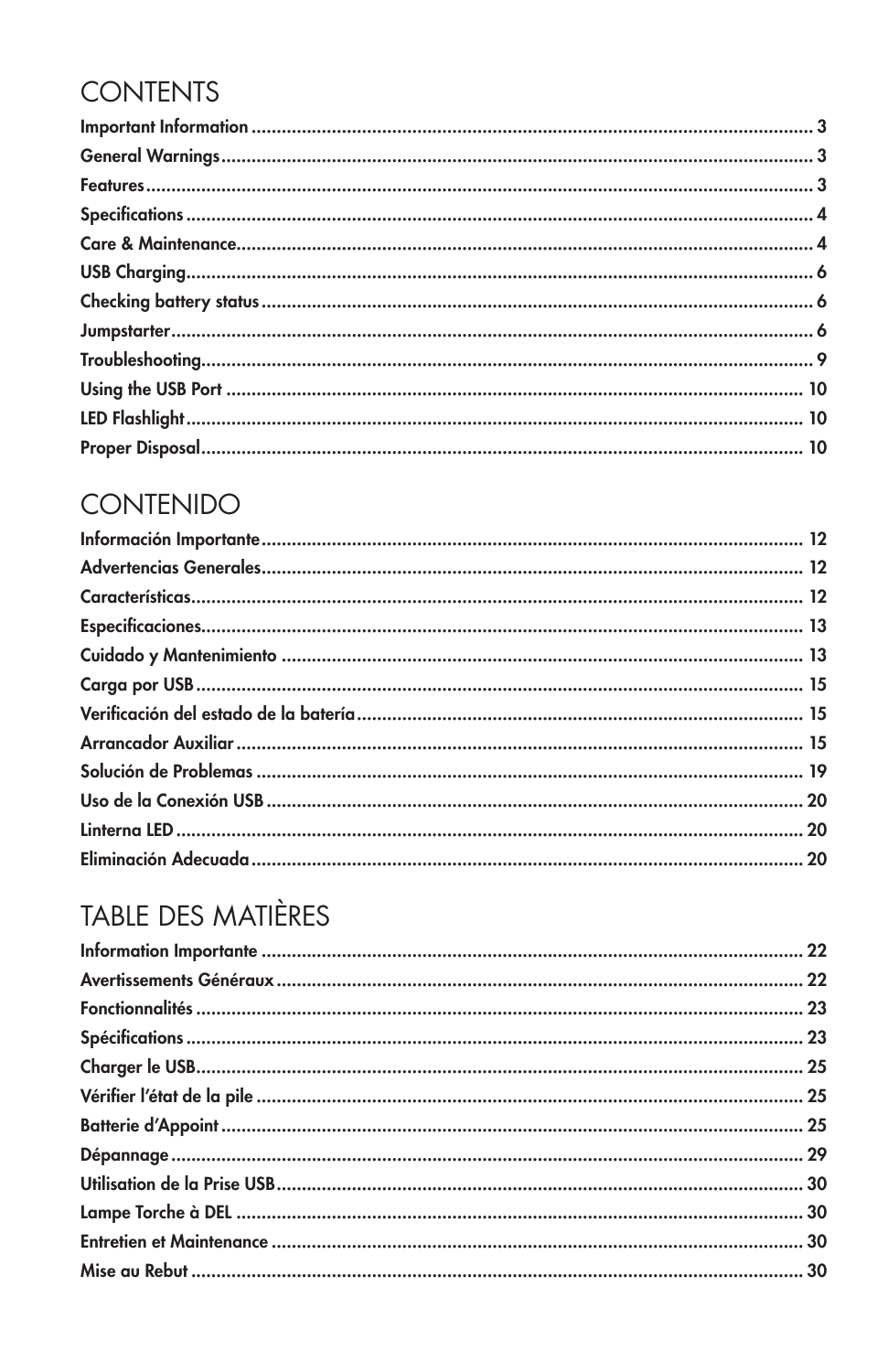Thank you for purchasing the iOnBoost™ Slim by Wagan Tech®. With normal care and proper treatment, it will provide years of reliable service.

## IMPORTANT INFORMATION

- Before using this unit, read and understand all instructions included in this manual as well as those published by your vehicle's battery manufacturer of any other device intended to be used with this unit. Failure to follow all listed instructions may result in electric shock, fire, and/or serious personal injury.
- Make sure the iOnBoost is fully charged before first use.

#### GENERAL WARNINGS

- This appliance is NOT intended for use by persons with reduced physical, sensory, or mental capabilities.
- Children or persons lacking in experience and knowledge also should NOT operate this appliance unless he/she has been given supervision or instruction concerning the proper usage and warnings of the appliance by a person responsible for their safety.
- For proper and safe operation of any accessory outlet, do not place anything in it except the plug of the accessory to be used.
- Use only the charging adapters and jumpstarting clamps provided in this package. Unauthorized parts may cause serious damage or injury.
- Wear complete eye and clothing protection when jumpstarting a vehicle. Do not touch eyes while working with battery.
- Remove metal jewelry, such as rings, bracelets, necklaces, and watches while working with a vehicle battery. These items can produce a short-circuit that may cause severe burns.
- Do not operate this unit in or around water. Exposure to excessive moisture will damage the unit.
- Dropping, hitting, or otherwise applying excessive amounts of force to the iOnBoost may damage the unit. This could result in loss of operation, electrical fire, or other undesired outcome.

#### FEATURES

#### *Jump Starter*

- 300 peak Amps auto jump starter—ideal for cars, vans, SUVs, trucks, and more
- Powerful, rechargeable, 20.0 Wh Lithium-ion Polymer battery
- Heavy duty booster clamps

#### *USB Power Source*

• 1 USB power port with 2.0 Amp output to power and recharge most USB devices such as tablets/e-readers, mobile phones, and more.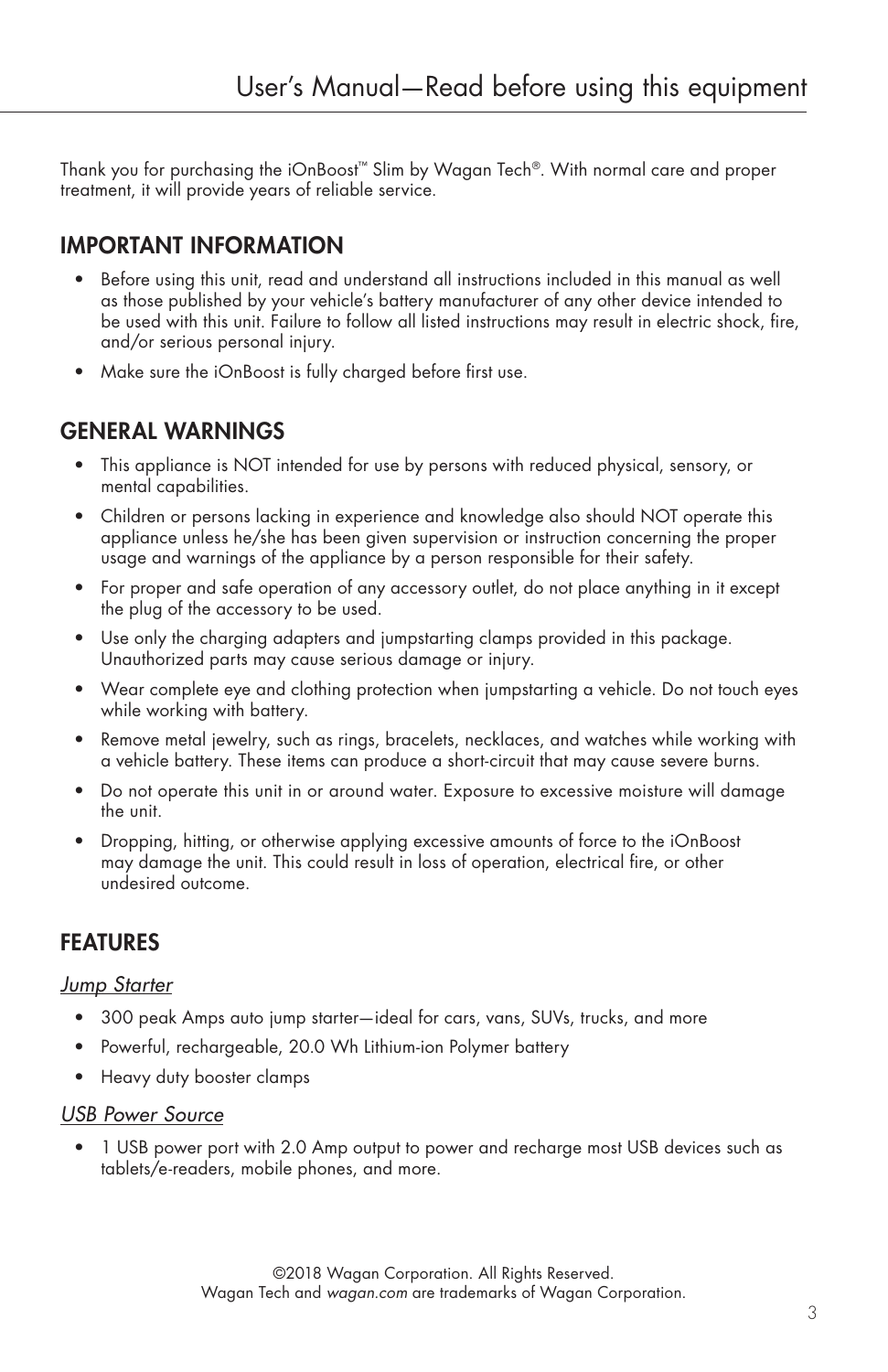#### *Safety Features*

- Reverse polarity protection with alarm
- Short-circuit protection
- Over-discharging protection
- Reverse charging protection
- Overheat protection
- Overload protection

#### *Other Features*

- LED flashlight: solid, strobe, and SOS
- Battery status indicators

## SPECIFICATIONS

| <b>Battery type</b>           | Lithium-ion Polymer       |
|-------------------------------|---------------------------|
| Battery capacity (watt-hours) | 20.0 Wh                   |
| Peak amps                     | 300 A                     |
| Cranking amps                 | 200 A                     |
| Jumper cables                 | 10 AWG, 13-inch           |
| USB power port                | 5V, 2.0 A                 |
| Flashlight                    | LED with 3 lighting modes |
| Operating temperatures        | 32°F-140°F                |
| Storage temperatures          | 32°F-140°F                |
| Input                         | 5V, 1.0A                  |
| Recharging time (USB)         | 2 hours                   |

## CARE & MAINTENANCE

This unit may be stored in any position. Make sure the clamps are secure inside the booster cable storage covers and store at room temperature. If the iOnBoost is not used for a prolonged period of time, recharge every 3 months.

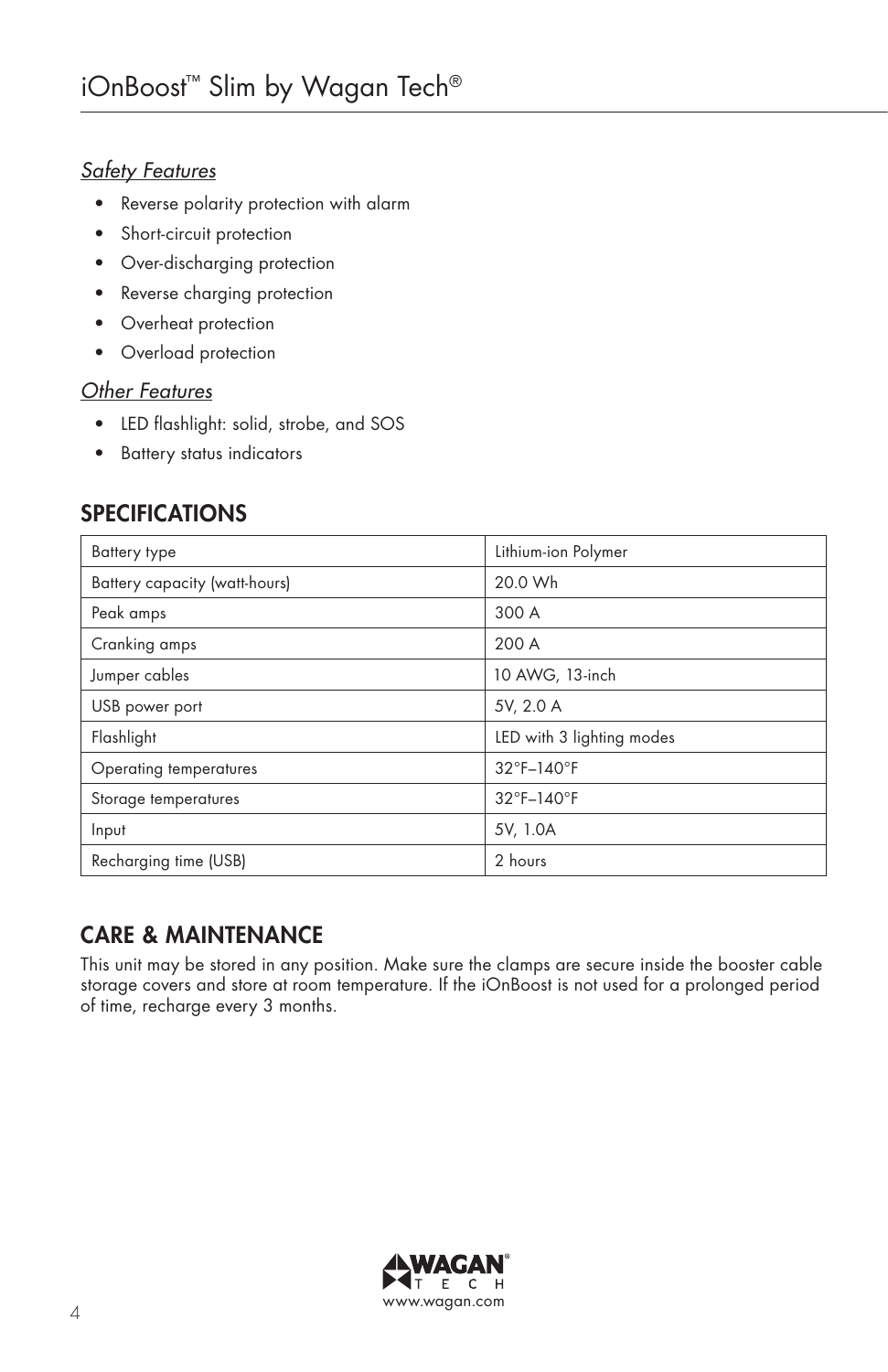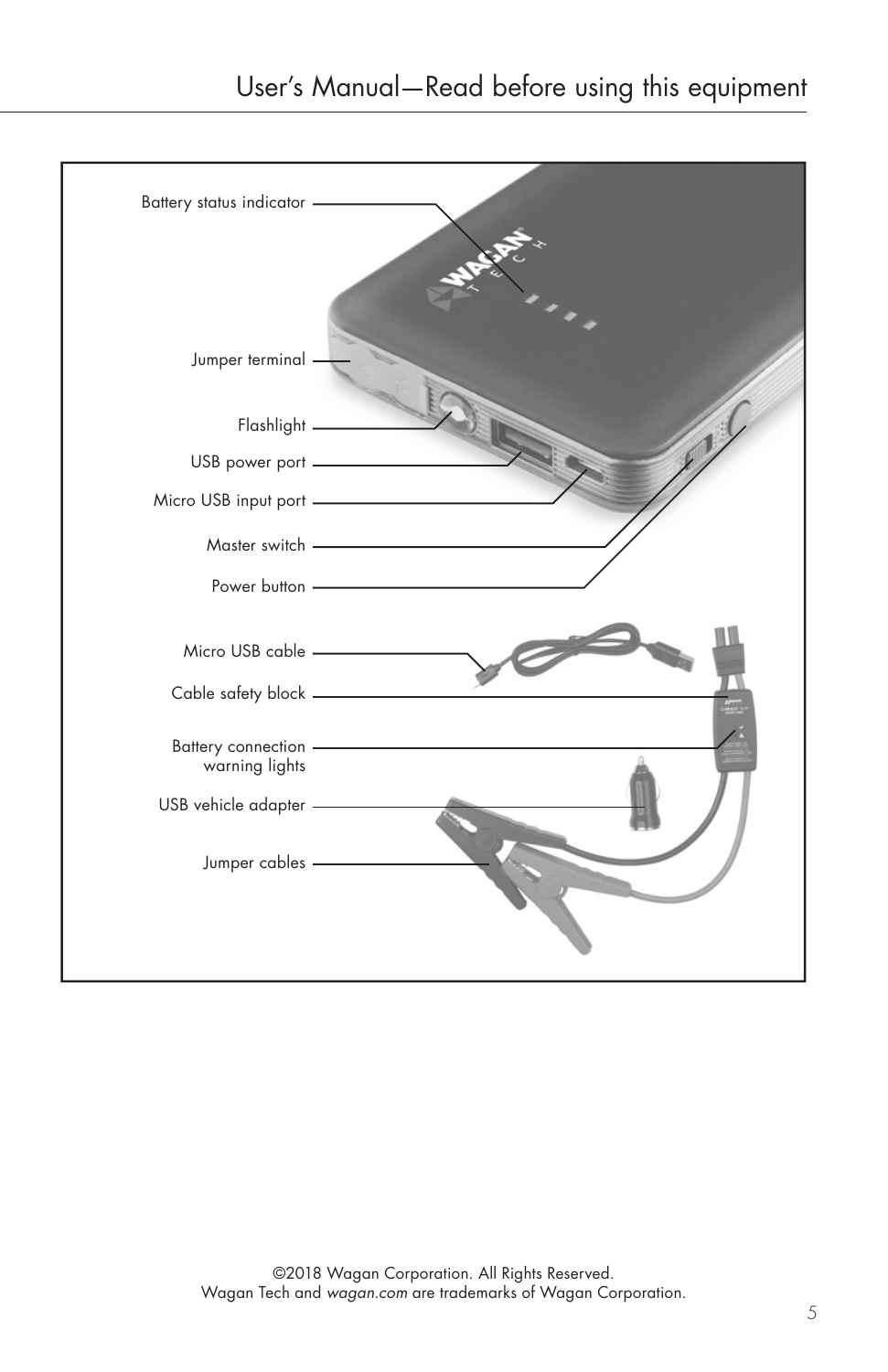## CHARGING THE iOnBoost

This product may arrive partially charged from the manufacturer. It is recommended to fully charge the unit immediately after purchase and before using for the first time. Prior to charging the unit, read and understand all instructions in this manual.

In order to prolong the life of the iOnBoost, be sure to fully recharge the unit after each use and every 3 months even if the iOnBoost has not been used.

## USB CHARGING

- 1. Plug the micro USB cable into the micro USB input port on the iOnBoost.
- 2. Plug the other end into a USB power source such as a USB wall charger or computer (not included). For charging in your vehicle, use the included USB vehicle adapter.
	- a. The blue battery status indicator lights will illuminate while the unit is charging.
- 3. Fully charge the unit (around 2 hours). Charging is complete when all battery status indicator lights illuminate solid.
- 4. When charging is complete, unplug the USB cable.

## CHECKING BATTERY STATUS

- 1. Turn on the master switch
- 2. Wait 3 seconds
- 3. Press the Power button once
- 4. Turn off the master switch when finished.

## JUMPSTARTER

#### *JUMPSTART WARNINGS*

Failure to follow these instructions may cause damage or explosion.

*NOTE: Cranking an engine produces an accumulation of explosive gas above and near the vehicle battery. Before any attempt to jumpstart a vehicle battery, make sure explosive gas is dispelled from the area. Use a cardboard or newspaper fan to wave the gases away from the battery for a few minutes. Do not use plastic or metal sheet—they can produce sparks and ignite the gas.*

- Jumpstart cables connected to iOnBoost are ALWAYS live! Never allow the clamps to touch together or contact the same piece of metal.
- Do not attempt to jumpstart your vehicle when iOnBoost is below 75% charge (observe battery status indicator lights on the unit—75%=3 solid lights).
- Only use this jumpstarter with 12 Volt negative–grounded systems. Most US vehicles have negative (-) battery terminals connected to the vehicle frame. (Negative – Ground). Check the negative battery terminal connecting wire to make sure it also connects to the frame.
- Make sure the jumpstarter clamps get connected to correct polarity (red to positive battery terminal, black to vehicle frame for negative ground systems when jumpstarting).

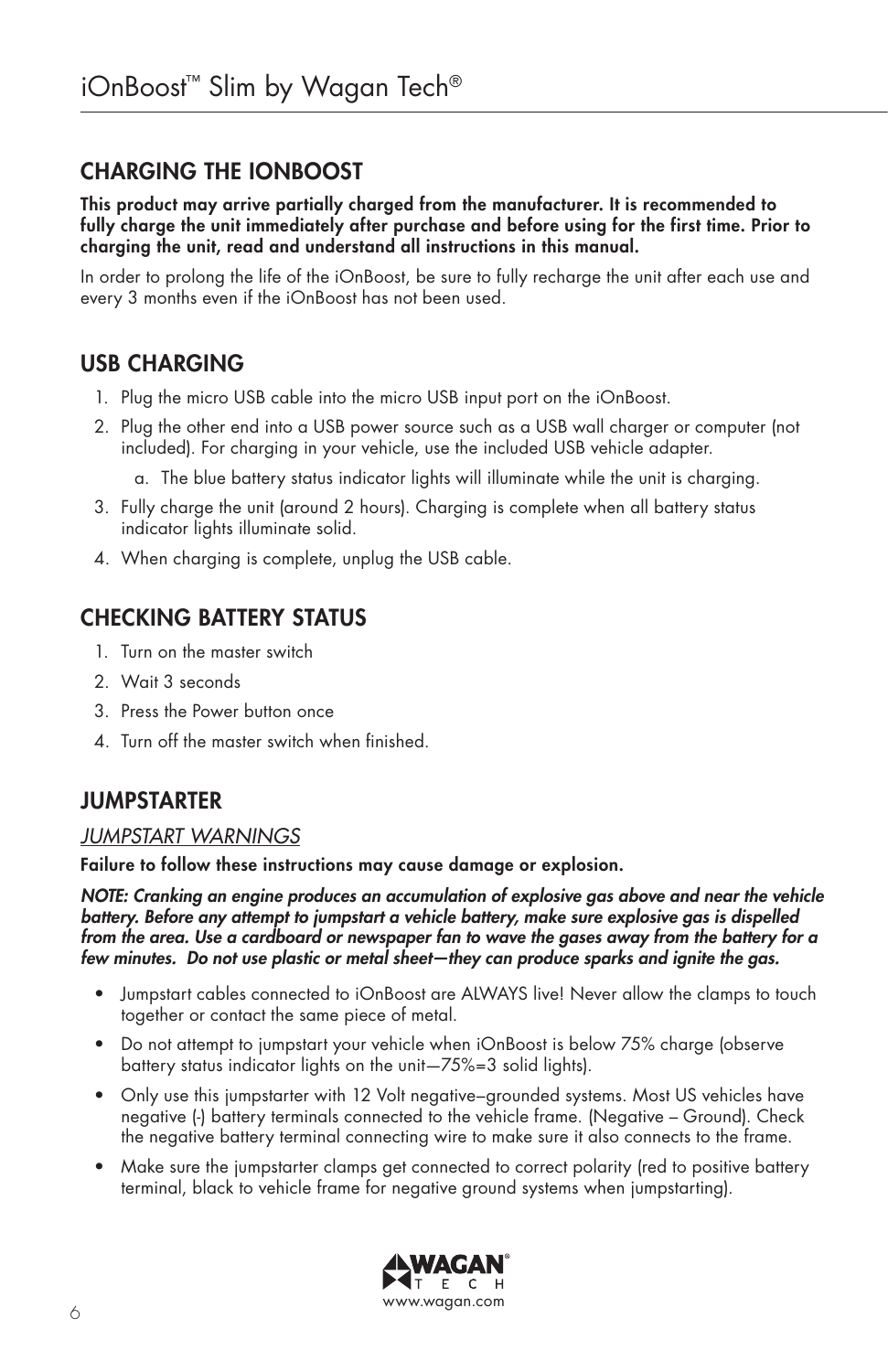- Use safety glasses to protect eyes while jumpstarting a battery.
- If the engine fails to start after two 3-second cranking attempts, discontinue jumpstart procedure. Excessive engine cranking can damage the vehicle's starter motor. Look for other problems that may need to be corrected or call for professional service.
- Disconnecting cable clamps is always done in reverse order from connection sequence (see Jumpstart Procedure below).
- Vehicles equipped with on-board computers may be affected if the engine battery is jumpstarted. Read your vehicle owner's manual before attempting to start the vehicle to determine if external starting assistance can be used.
- If the iOnBoost is overloaded while in the jumpstart mode, quickly disconnect the negative then positive clamps. All functions on the iOnBoost will not operate if the unit was overloaded. To recover from overload, let the unit rest for 10 minutes then plug it into a power source for a few minutes to reset the unit. All functions on the iOnBoost will not operate until this is done.

## *Brief Recap of Sequences for Connection and Disconnection*

from frame.



battery terminal.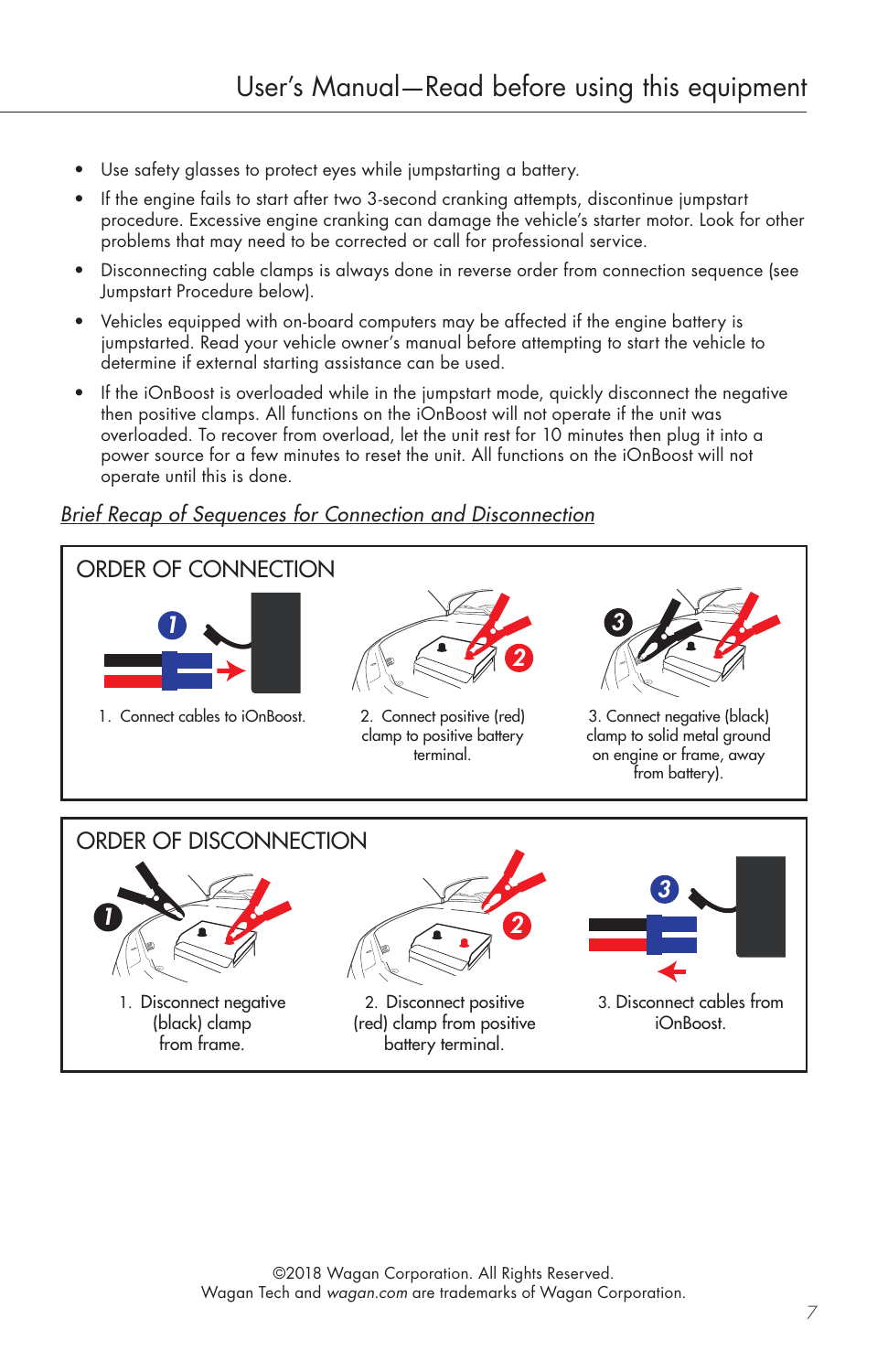## Read the remainder of the instructions before using the iOnBoost!

#### *Jumpstart Procedure*

- 1. Turn off the vehicle ignition and all accessories (radios, lights, air conditioners), and disconnect electronic devices.
- 2. Set the emergency brake and put vehicles with automatic transmission in park position.
- 3. Determine the polarity of the vehicle's battery terminals. The positive (POS, P, +) battery terminal usually is red and larger in diameter than the negative (NEG, N, −) terminal. If you are unsure, first refer to the vehicle owner's manual. Make sure the negative battery terminal is also connected to the vehicle frame.
- 4. If engine was recently cranked, use a non conductive material (cardboard or a folded newspaper) to wave away (dispel) explosive gases. Do this for a few minutes before any vehicle connections.
- 5. Insert the blue plug of the jumper cables into the iOnBoost's jumper terminal. When fully inserted, the red and green lights on the cable safety block should both flash continuously.  $\triangle$  Never allow clamps (positive & negative terminals) to touch together or contact the same piece of metal to prevent short-circuits and arcing.
- 6. Securely connect the positive (+) red clamp to the positive (POS, P, +) terminal of the vehicle battery or the remote positive (+) terminal if equipped.
- 7. Securely connect the negative (−) black clamp to a non-moving, metal part of the engine or frame as far away from the vehicle battery as possible.
- 8. When the clamps are properly connected to the battery, the green light on the cable safety block will illuminate (a three-second delay is normal). When the light illuminates steady green, it is safe to proceed in these instructions. If the light fails to illuminate steady green or if any red lights illuminate, consult the troubleshooting section of this manual.
- 9. Place unit on a secure surface away from moving parts.
- 10.Start vehicle engine. Stop if the vehicle does not start after 3 to 4 seconds of engine cranking. Wait 3 to 4 minutes, then try again. If engine does not start after second attempt, discontinue cranking and consult a professional.
- 11. The internal safety timer will automatically disconnect the circuit after 30 seconds to prevent the vehicle battery from reverse charging the unit. Both the red and green lights will illuminate steady. If your vehicle still has not started, disconnect the cables and try the procedure again.
- 12.When finished, disconnect the clamps in reverse sequence of connecting procedure first disconnect negative (black), then positive (red) clamps. Do not let the clamps touch each other.
- 13.Disconnect the jumper cable assembly from the unit.
- 14.When convenient, completely charge the iOnBoost battery.
- 15.Store the unit in a cool, dry environment, away from flammable materials. Remember to fully charge the unit every three months.

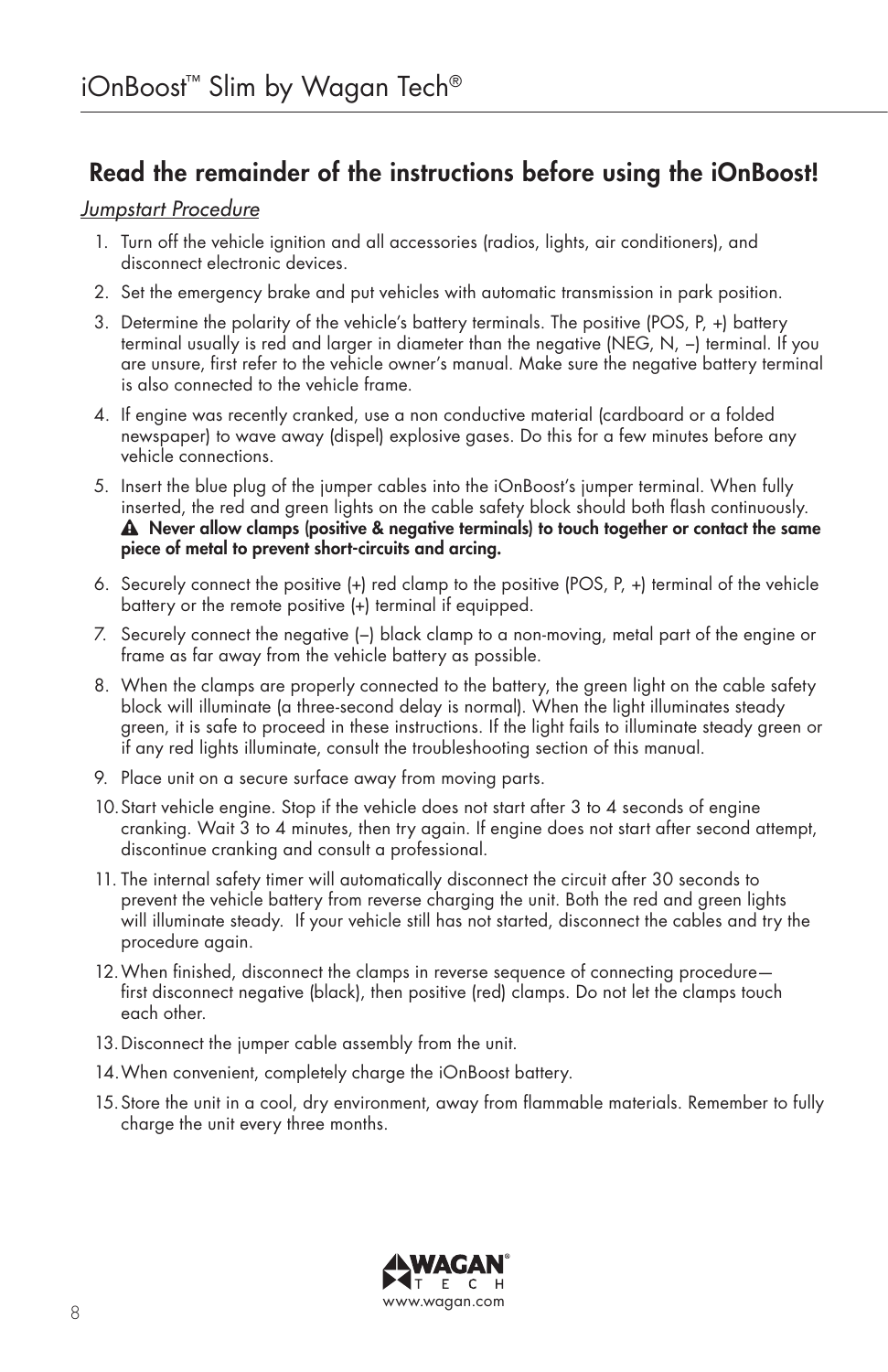## TROUBLESHOOTING

#### *Jumpstart Warning Lights*

The iOnBoost is ready to jumpstart when the cables are connected and a steady green light illuminates on the cable safety block. The following chart displays the combinations of warning lights that occur when the iOnBoost fails to display the ready light:

| <b>Warning lights</b>                   | <b>Type of warning</b>                                           | <b>Solution</b>                                                                                        |
|-----------------------------------------|------------------------------------------------------------------|--------------------------------------------------------------------------------------------------------|
| Flashing red<br>and green<br>lights     | No vehicle battery detected                                      | Check cable connection.                                                                                |
|                                         | Cables are not making a<br>good connection                       | Check terminals for corrosion.                                                                         |
|                                         | Vehicle battery voltage too<br>high for jumpstarting             | Make sure the iOnBoost is fully charged.<br>Check with a mechanic for other starting<br>related issues |
| Solid red and<br>green lights           | 30-second timer has<br>expired; the smart cable has<br>shut down | Disconnect cables from both the battery<br>and the iOnBoost and follow connection<br>procedure again.  |
| Solid red light<br>(no green)           | iOnBoost charge is too low<br>for jumpstarting                   | The iOnBoost needs to be recharged.                                                                    |
| Flashing red<br>light with alarm        | Short-circuit or reverse<br>polarity                             | Disconnect immediately and follow proper<br>connection procedure again.                                |
| (no green)                              | Over heating                                                     | Disconnect and allow unit to cool for 10<br>minutes.                                                   |
| Flashing red<br>and green with<br>alarm | Reverse charge                                                   | Disconnect the iOnBoost from the vehicle<br>battery immediately.                                       |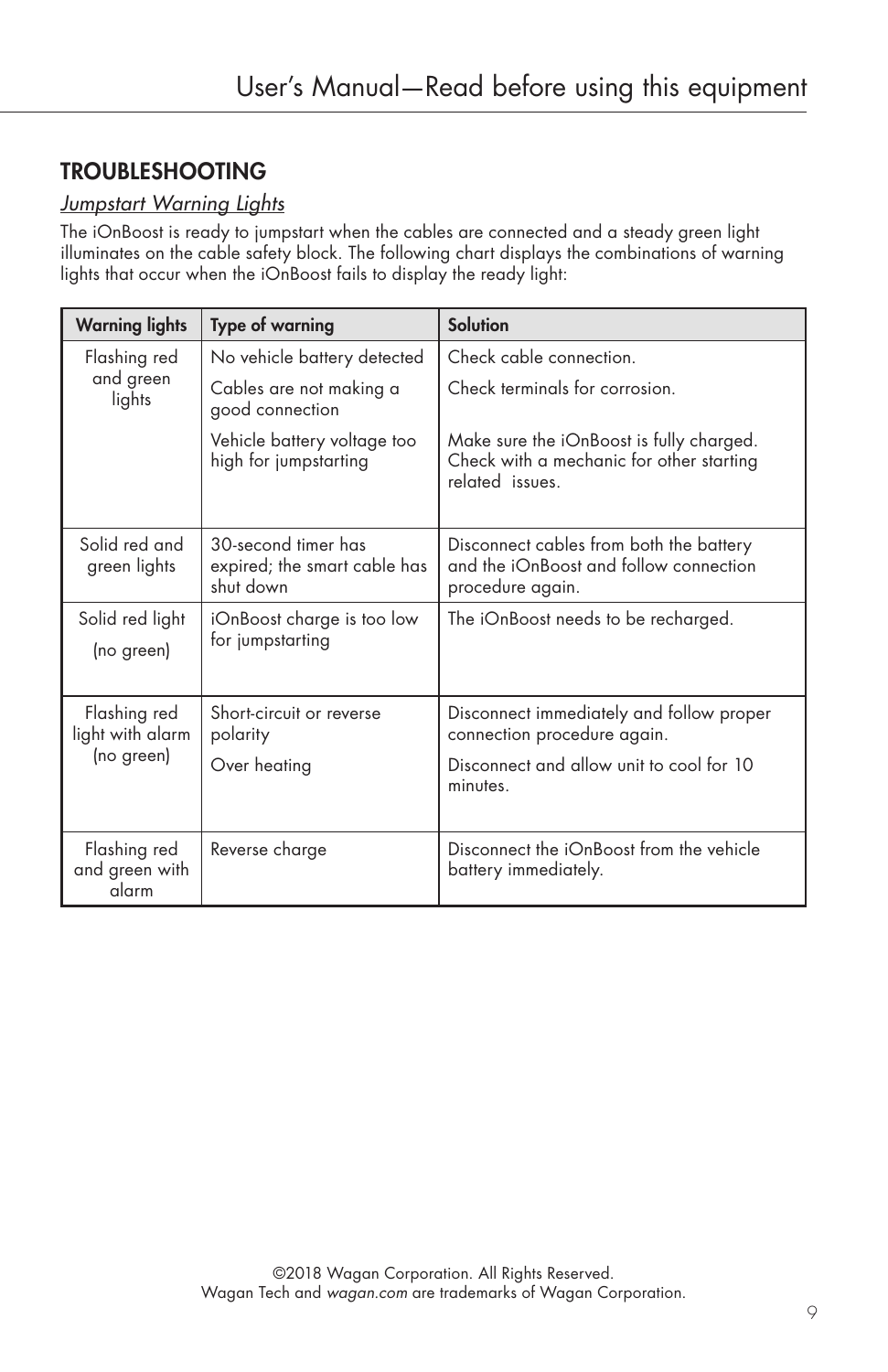## USING THE USB PORT

If the charge in the iOnBoost is low, the USB port will shut off to prevent damage to the iOnBoost. Recharge the iOnBoost as soon as convenient.

- 1. Connect the USB device to the iOnBoost with a USB cable.
- 2. Turn on the master switch
- 3. Press the Power button to activate the USB port.
- 4. When your mobile device is fully charged, disconnect your device from the iOnBoost and turn off the master switch.

## LED FLASHLIGHT

If the charge in the iOnBoost is low, the light will shut off to prevent damage to the iOnBoost. Recharge the iOnBoost as soon as convenient.

- 1. Turn on the master switch
- 2. Hold down the Power button for 3 seconds to turn on the light.
- 3. Short press to cycle through the lighting modes: 1=strobe, 2=S.O.S., 3=off or long press to turn off from any mode.
- 4. Turn off master switch when done.
- 5. Recharge battery as soon as convenient.

## PROPER DISPOSAL

- This product has no consumer serviceable parts.
- Do not attempt to remove or replace the battery used in this device. When the battery has reached the end of its lifetime, please take the entire unit to a battery recycling facility.

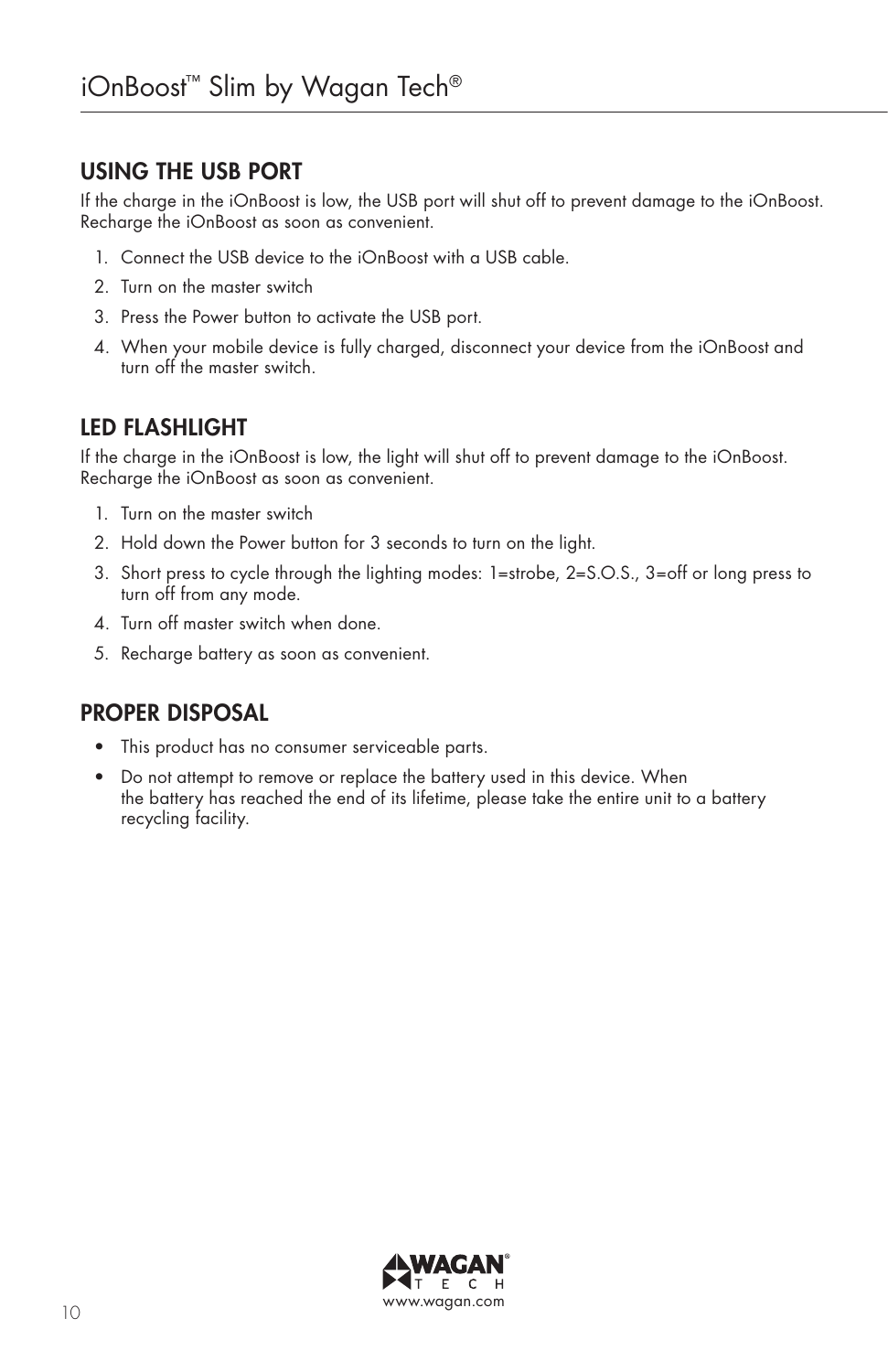#### **The WAGAN Corporation warranty is limited to products sold only in the United States.**

#### **Warranty Duration:**

Product is warranted to the original purchaser for a period of one (1) year from the original purchase date, to be free of defects in material and workmanship. WAGAN Corporation disclaims any liability for consequential damages. In no event will WAGAN Corporation be responsible for any amount of damages beyond the amount paid for the product at retail.

#### **Warranty Performance:**

During the warranty period, a product with a defect will be replaced with a comparable model when the product is returned to WAGAN Corporation with an original store receipt. WAGAN Corporation will, at its discretion, replace or repair the defective part. The replacement product will be warranted for the balance of the original warranty period. This warranty does not extend to any units which have been used in violation of written instructions furnished.

#### **Warranty Disclaimers:**

This warranty is in lieu of all warranties expressed or implied and no representative or person is authorized to assume any other liability in connection with the sale of our products. There shall be no claims for defects or failure of performance or product failure under any theory of tort, contract or commercial law including, but not limited to negligence, gross negligence, strict liability, breach of warranty, and breach of contract.

#### **Returns:**

WAGAN Corp cannot refund products. As a manufacturer, we can only offer replacements for defective units covered under warranty. If you would like to inquire about a credit or a refund, please contact the company or retail store where you made the original purchase.

WAGAN Corporation is not responsible for any item(s) returned without an official Return Authorization number (RA#). Please contact our customer service team by phone or email to obtain an RA#. You can also visit our website and chat with our team during our normal business hours. For more details and instructions on how to process a warranty claim, please read the "Returns" section under the "Contact" page on our website. WAGAN Corporation is not responsible for any shipping charges incurred in returning the item(s) back to the company for repair or replacement.

Register your product online at http://tinyurl.com/wagan-registration to be added to our email list. You will receive previews on our upcoming products, promotions, and events.

*©2015*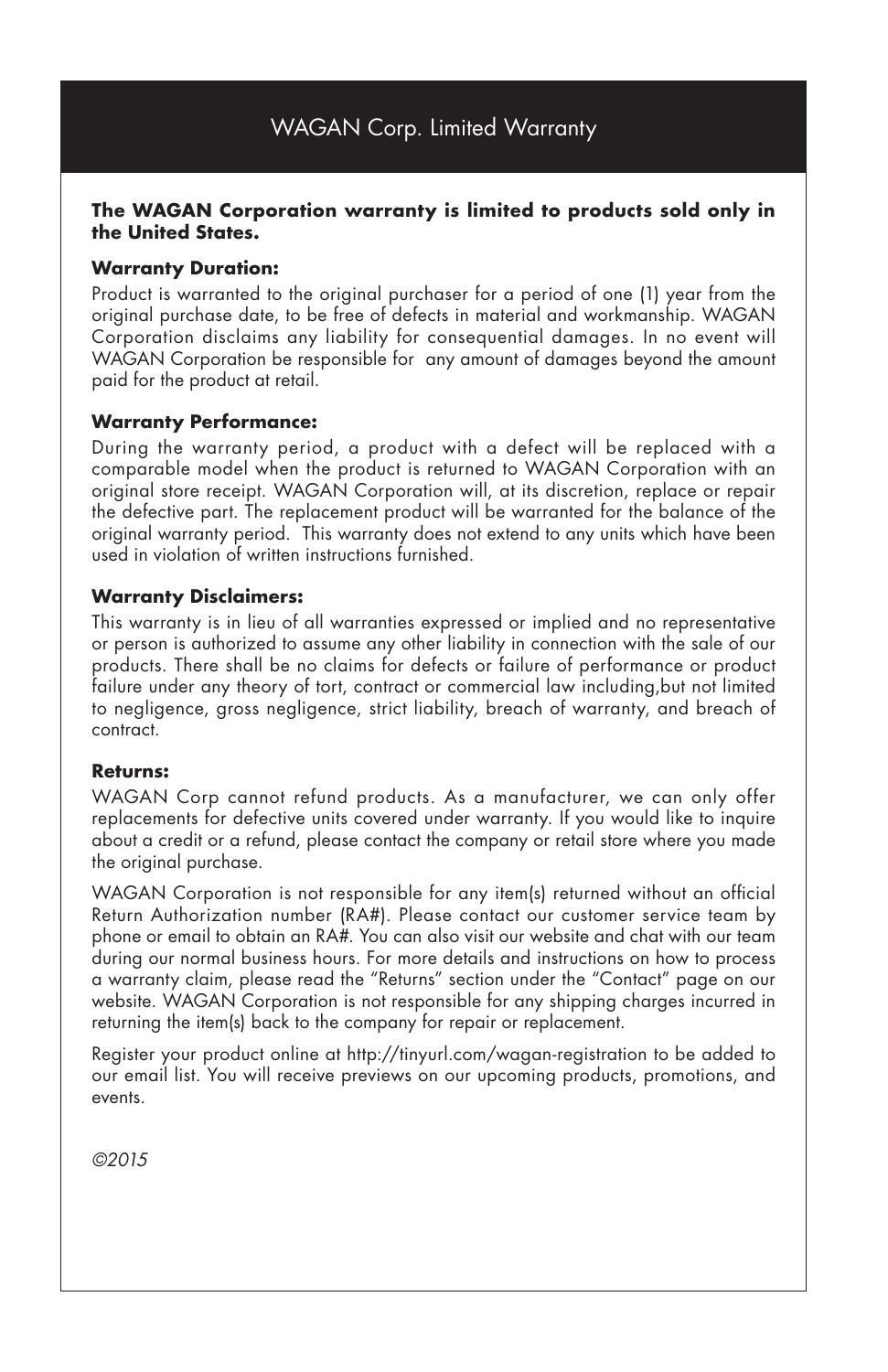Gracias por comprar el iOnBoost™ Slim de Wagan Tech®. En condiciones de uso y cuidado adecuados, le brindará años de servicio confiable.

## INFORMACIÓN IMPORTANTE

- Antes de usar esta unidad, lea y comprenda completamente las instrucciones que se incluyen en este manual y las instrucciones del fabricante de la batería de su vehículo como también el manual de cualquier otro dispositivo a utilizar con esta unidad. No seguir todas las instrucciones podría ocasionar choque eléctrico, incendio y/o lesiones personales graves.
- Verifique que el iOnBoost esté completamente cargado antes de utilizar por primera vez.

## ADVERTENCIAS GENERALES

- Este aparato NO debe ser utilizado por personas con capacidades físicas, sensoriales o mentales reducidas.
- Los niños o las personas sin experiencia o conocimiento TAMPOCO deben operar este aparato excepto bajo supervisión o con instrucción sobre el uso adecuado y la advertencia por parte de una persona responsable de su seguridad.
- Para la operación correcta y segura de cualquier toma para accesorios, no coloque nada allí excepto el conector del accesorio a utilizar.
- Utilice únicamente los adaptadores de carga y pinzas de puente suministradas con este paquete. Las piezas no autorizadas pueden causar daños o lesiones graves.
- Utilice protección para los ojos y para la ropa al puentear un vehículo. No se toque los ojos al trabajar con la batería.
- Quítese las joyas y artículos metálicos, como anillos, brazaletes, collares y relojes al trabajar con la batería de un vehículo. Estos artículos pueden producir un cortocircuito y causar quemaduras graves.
- No opere esta unidad en el agua ni cerca de ella. La exposición a la humedad excesiva dañará la unidad
- Las caídas, los golpes o ejercer demasiada fuerza sobre el iOnBoost pueden dañar la unidad. Esto podría impedir su funcionamiento, provocar incendio eléctrico u otros efectos indeseados.

## CARACTERÍSTICAS

#### *Arrancador Auxiliar*

- Arrancador auxiliar de 300 Amp pico*—*ideal para automóviles, camionetas, utilitarios, furgones y más
- Batería de polímero de iones de litio de 20.0 Wh potente y recargable
- Pinzas de contacto resistentes

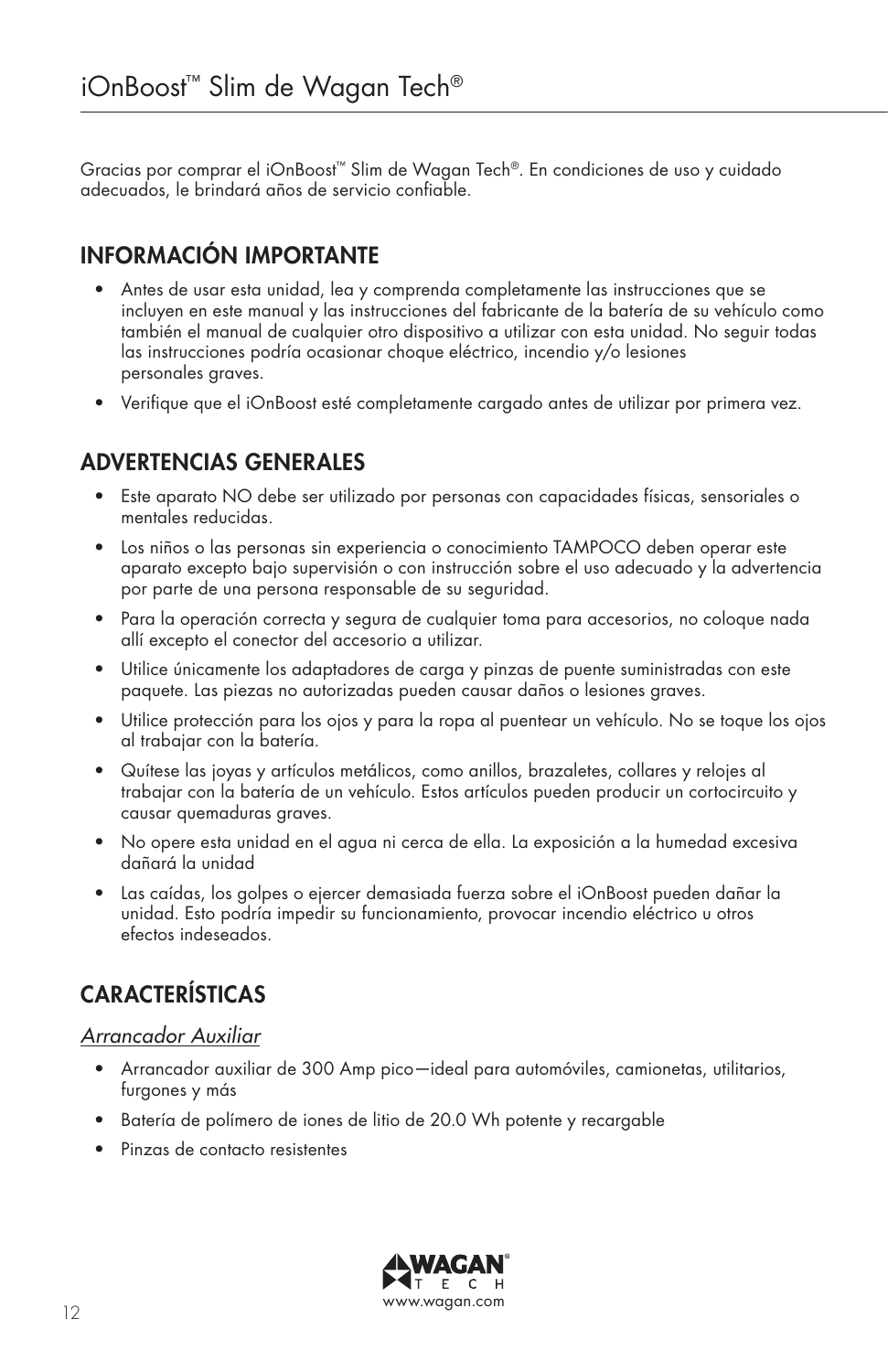#### *Fuente de Alimentación USB*

• 1 puerto de alimentación USB con 2.0 A de salida para alimentar y cargar la mayoría de los dispositivos USB como tabletas, lectores electrónicos, teléfonos celulares y más.

#### *Características de seguridad*

- Protección de polaridad inversa con alarma
- Protección de cortocircuito
- Protección de descarga excesiva
- Protección de carga inversa
- Protección de sobrecalentamiento
- Protección de sobrecargas

#### *Otras Características*

- Linterna LED: luz permanente, estroboscópica y S.O.S.
- Indicadores de estado de la batería

## ESPECIFICACIONES

| Tipo de batería                       | Polímero de jones de litio      |
|---------------------------------------|---------------------------------|
| Capacidad de la batería (vatios-hora) | 20.0 Wh                         |
| Amp pico                              | 300 A                           |
| Amperios de arranque                  | 200 A                           |
| Cables de puente                      | 10 AWG, 33.0 cm                 |
| Puerto de carga USB                   | 5 V, 2.0 A                      |
| Linterna                              | LED con 3 modos de iluminación  |
| Temperatura de funcionamiento         | $32^{\circ}$ F-140 $^{\circ}$ F |
| Temperatura de almacenamiento         | $32^{\circ}$ F-140 $^{\circ}$ F |
| Consumo                               | 5 V, 1.0 A                      |
| Tiempo de carga (USB)                 | 2 horas                         |

## CUIDADO Y MANTENIMIENTO

Esta unidad se puede almacenar en cualquier posición. Verifique que las pinzas estén seguras dentro del estuche de almacenamiento de cables y almacene a temperatura ambiente. Si iOnBoost no se utilizará por un periodo prolongado, recárguelo cada 3 meses.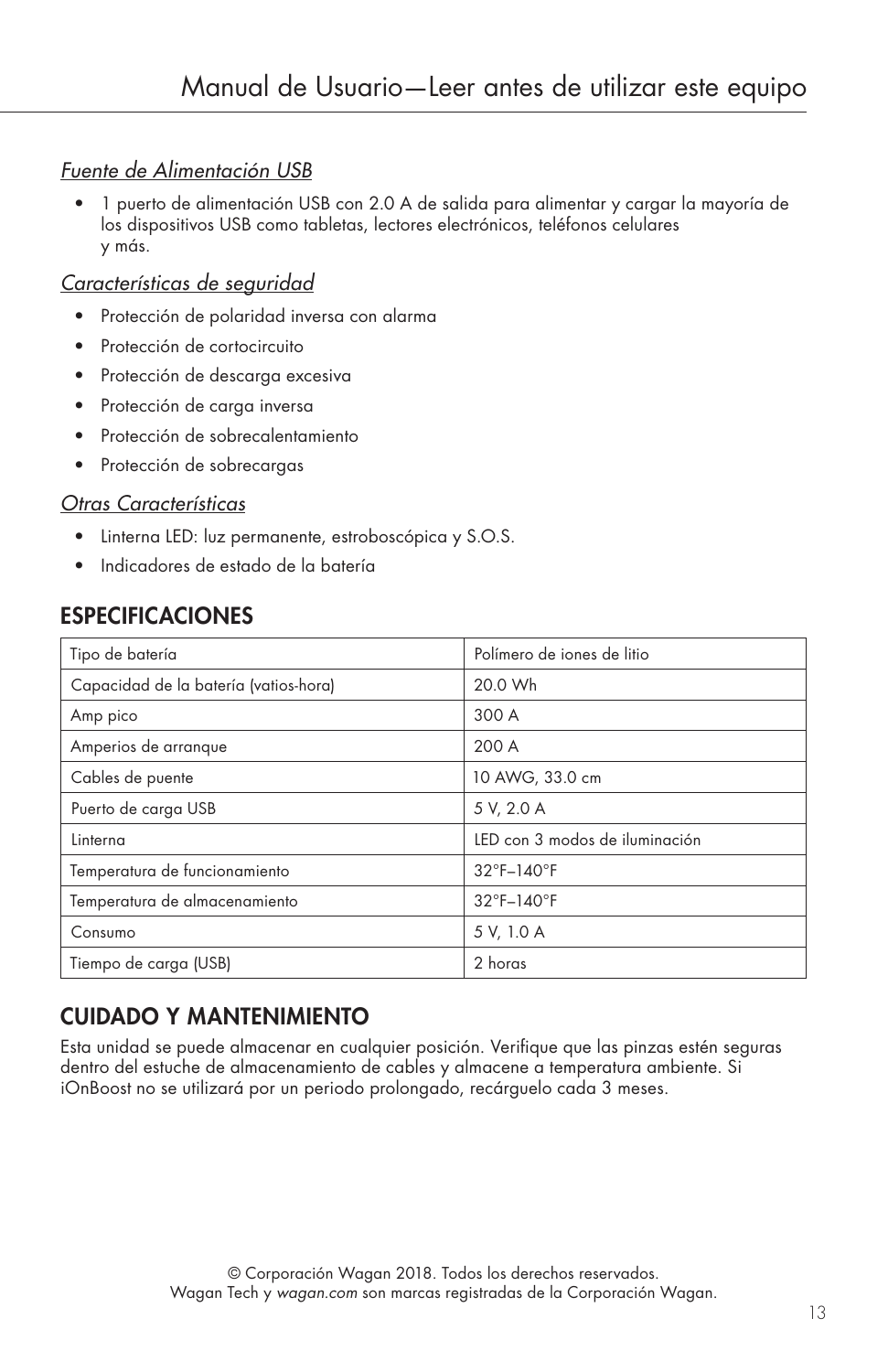## iOnBoost™ Slim de Wagan Tech®



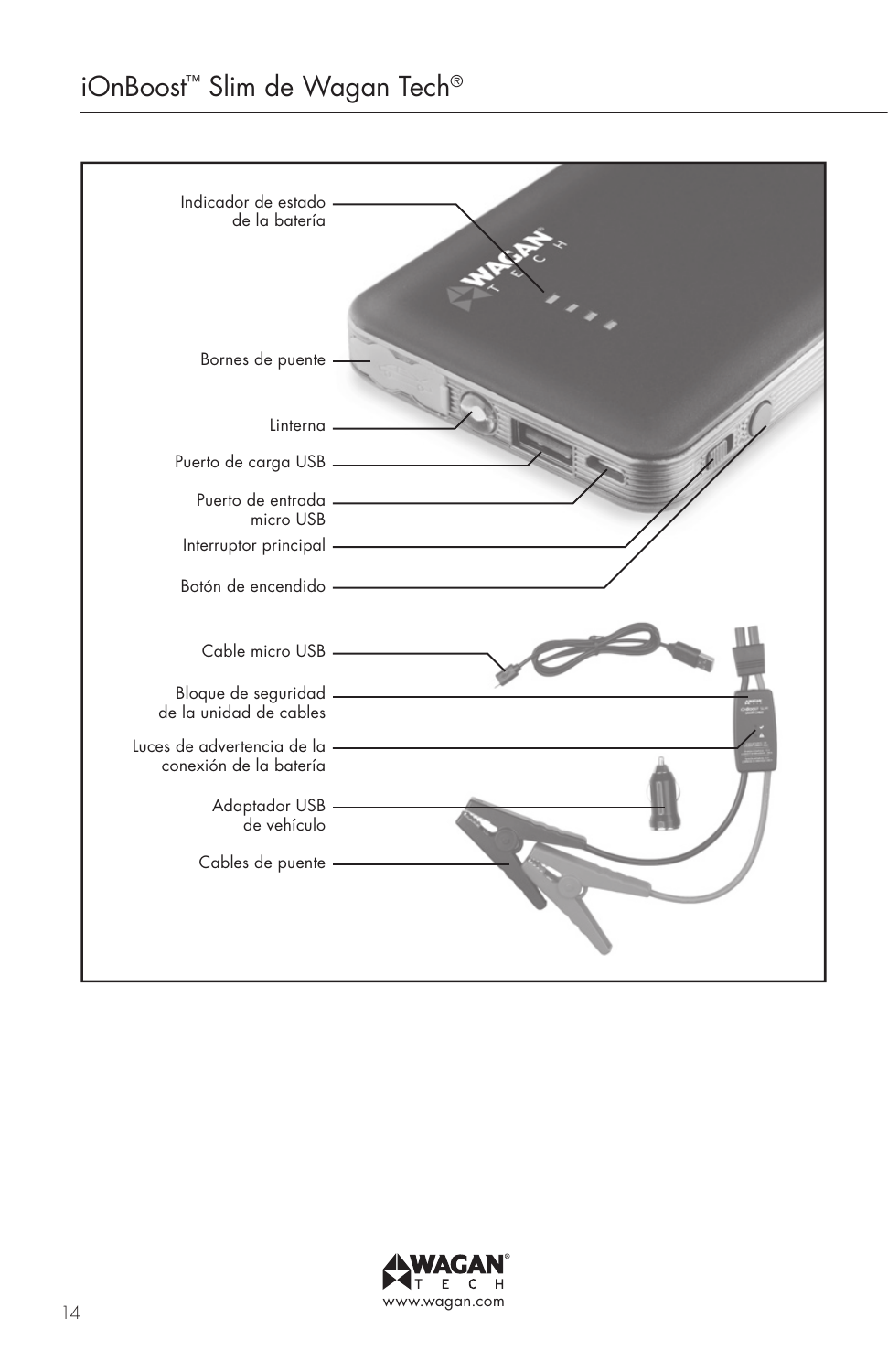## CARGA DEL iOnBoost

Este producto podría estar parcialmente cargado de fábrica. Se recomienda realizar una carga completa de la unidad inmediatamente después de comprarla y antes de utilizarla por primera vez. Antes de cargar la unidad, lea y comprenda todas las instrucciones en este manual.

Para prolongar la duración del iOnBoost, recargue completamente la unidad después de cada uso o cada 3 meses, incluso si el iOnBoost no se utilizó.

## CARGA POR USB

- 1. Conecte el cable micro USB en el puerto de entrada micro USB del iOnBoost.
- 2. Conecte el otro extremo a una fuente de alimentación USB, como un cargador USB de pared o una computadora (no incluidos). Para cargar en su vehículo, use el adaptador USB de vehículo que se incluye.
	- a. Las luces azules del indicador de estado de la batería se encenderán mientras se carga la unidad.
- 3. Cargue completamente la unidad (aproximadamente 2 horas). La carga estará completa cuando las luces del indicador de estado de la batería permanezcan encendidas.
- 4. Una vez completada la carga, desconecte el cable USB.

## VERIFICACIÓN DEL ESTADO DE LA BATERÍA

- 1. Encienda el interruptor principal
- 2. Espere 3 segundos
- 3. Presione una vez el botón de encendido
- 4. Apague el interruptor principal al finalizar.

## ARRANCADOR AUXILIAR

#### *ADVERTENCIAS SOBRE EL ARRANQUE AUXILIAR*

No seguir las instrucciones puede provocar daños o explosión.

*NOTA: Arrancar un motor produce acumulación de gases explosivos por encima y cerca de la batería del vehículo. Antes de intentar puentear la batería del vehículo, aguarde que los gases se disipen en el área. Use un cartón o periódico ventilador para agitar los gases lejos de la batería durante unos minutos. No use plástico ni láminas metálicas–podrían producir chispas y encender el gas.*

- ¡La conexión de puente al iOnBoost SIEMPRE tiene tensión! Nunca junte las pinzas y evite que entren en contacto con una misma pieza de metal.
- No intente puentear su vehículo si el iOnBoost tiene menos de 75 % de carga (verifique las luces indicadoras de estado de la batería en la unidad - 75 % = 3 luces permanentes).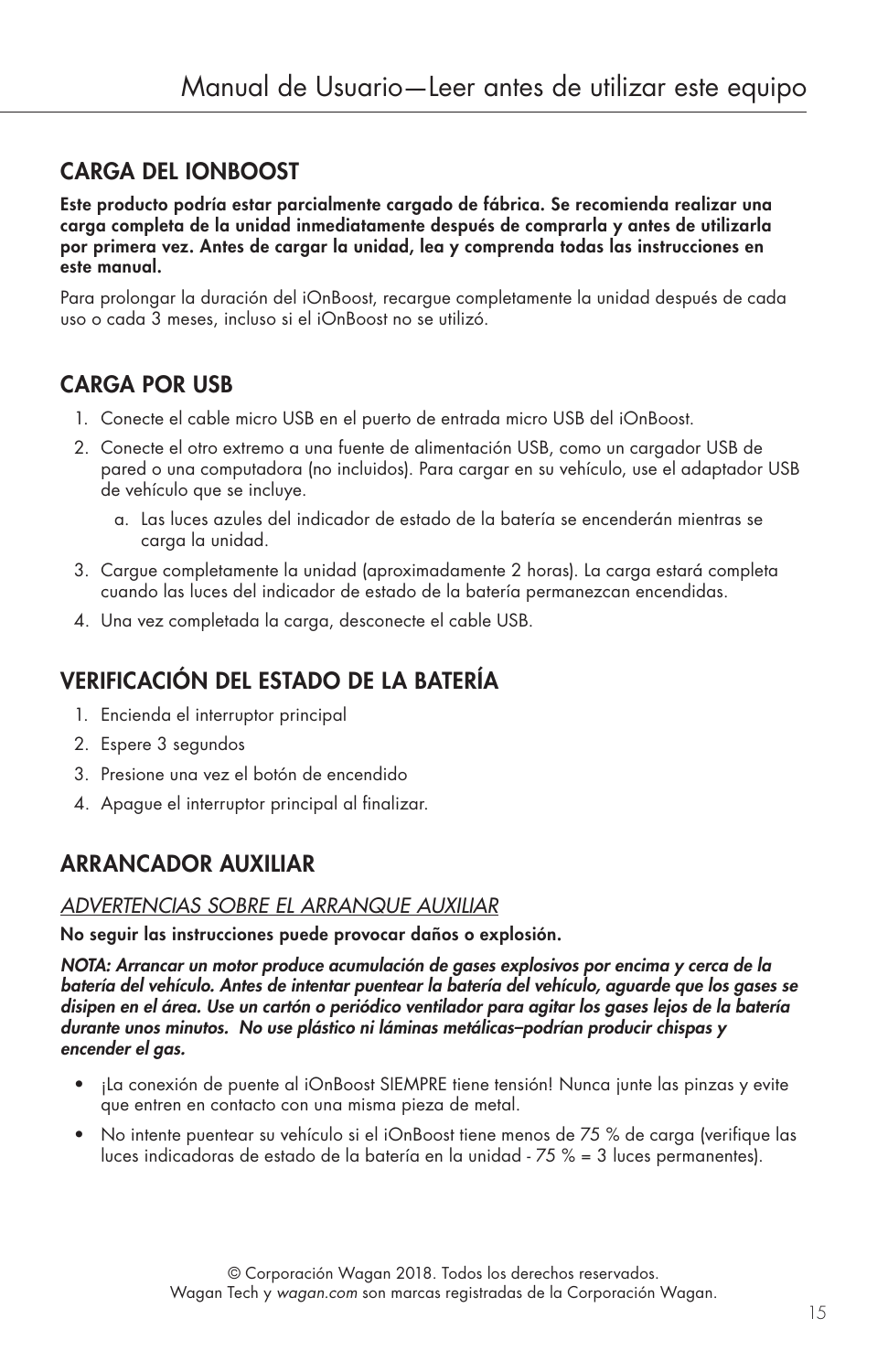- Solamente use este arrancador auxiliar con sistemas negativos a tierra de 12 V. En la mayoría de los vehículos estadounidenses, los terminales negativos (-) de la batería están conectados al bastidor del vehículo. (Negativo – tierra). Verifique que el cable conector del terminal negativo de la batería también esté conectado al bastidor.
- Verifique que las pinzas del arranque auxiliar estén conectadas con la polaridad correcta (rojo al terminal positivo de la batería, negro al bastidor del vehículo para sistemas a tierra negativos al puentear).
- Use anteojos de seguridad para proteger los ojos al puentear una batería.
- Si el motor no arranca después de dos intentos de 3 segundos, suspenda el procedimiento. Intentar arrancar excesivamente puede dañar el motor de arranque del vehículo. Podría ser necesario solucionar otros problemas, solicite asistencia profesional.
- La desconexión de las pinzas de los cables siempre se hace en forma inversa a la conexión (consulte el Procedimiento de arranque auxiliar a continuación).
- Los vehículos con computadora de abordo podrían sufrir daños si se puentea la batería. Lea el manual del fabricante del vehículo antes de intentar arrancar el vehículo, para ver si se permite el uso de arranque auxiliar.
- Si el iOnBoost se sobrecarga durante el modo de puente, desconecte rápidamente la pinza negativa y luego la pinza positiva. Ninguna de las funciones del iOnBoost funcionará si la unidad sufrió una sobrecarga. Para recuperarse de la sobrecarga, deje reposar la unidad durante diez minutos; luego, conéctela a una fuente de alimentación unos minutos para restablecer la unidad. Ninguna de las funciones del iOnBoost funcionará hasta completar esto.

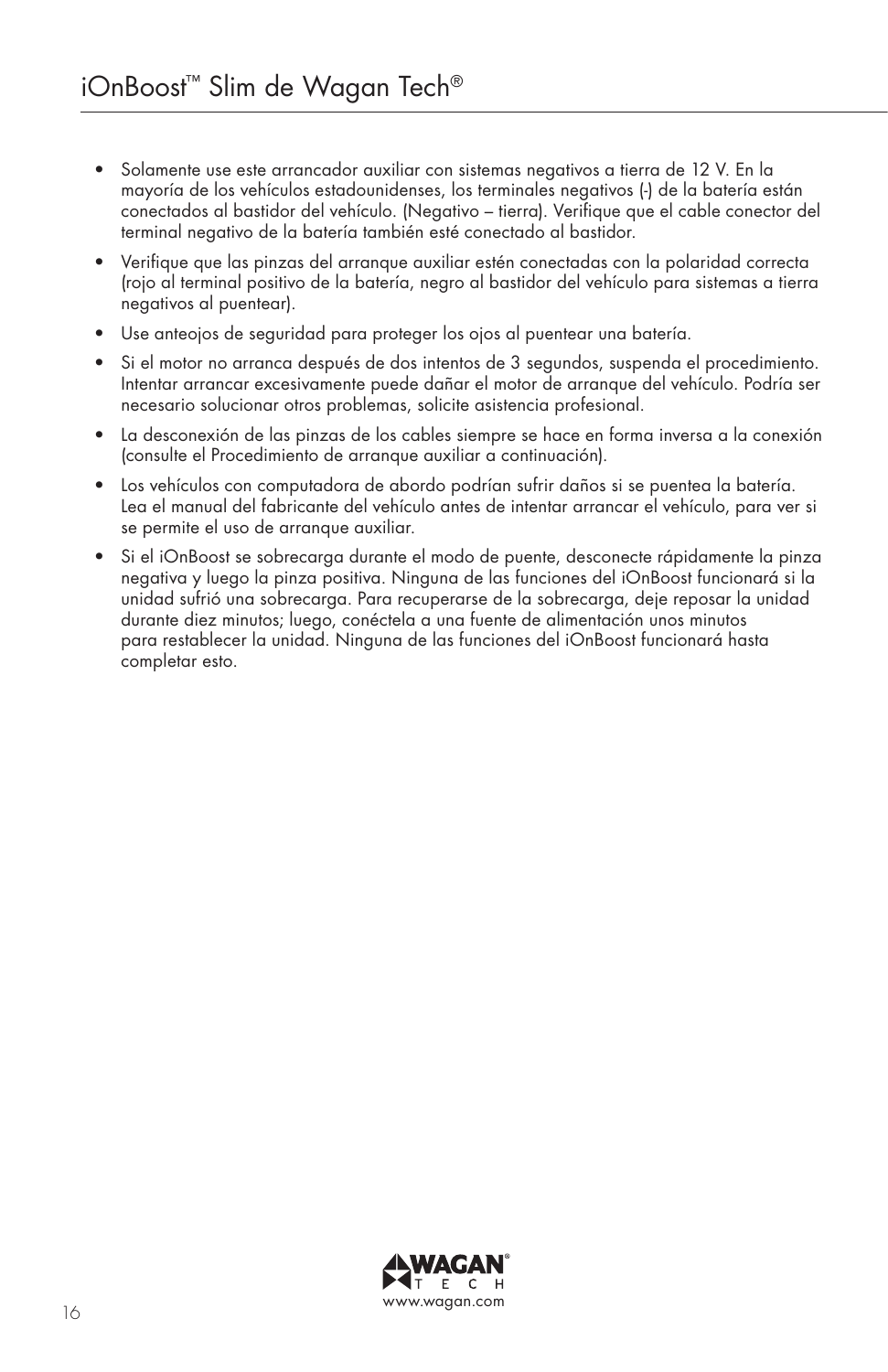

#### *Breve resumen de la secuencia de conexión y desconexión*

## Leer el resto de las instrucciones antes de usar el iOnBoost!

*Procedimiento de arranque auxiliar*

- 1. Quite el contacto del vehículo, apague todos los accesorios (radio, luces, aire acondicionado) y desconecte los dispositivos electrónicos.
- 2. Aplique el freno de emergencia, los vehículos con transmisión automática deben estar en posición de estacionamiento.
- 3. Determine la polaridad de los terminales de la batería del vehículo. El terminal positivo (POS, P, +) generalmente es rojo y tiene mayor diámetro que el terminal negativo (NEG, N, −). Si no está seguro, consulte primero el manual del fabricante del vehículo. Verifique que el terminal negativo de la batería también conectado al bastidor del vehículo.
- 4. Si intentó hacer arrancar el motor recientemente, use un material no conductor (cartón o periódico) para disipar (dispersar) los gases explosivos. Haga esto durante unos minutos antes de realizar cualquier conexión en el vehículo.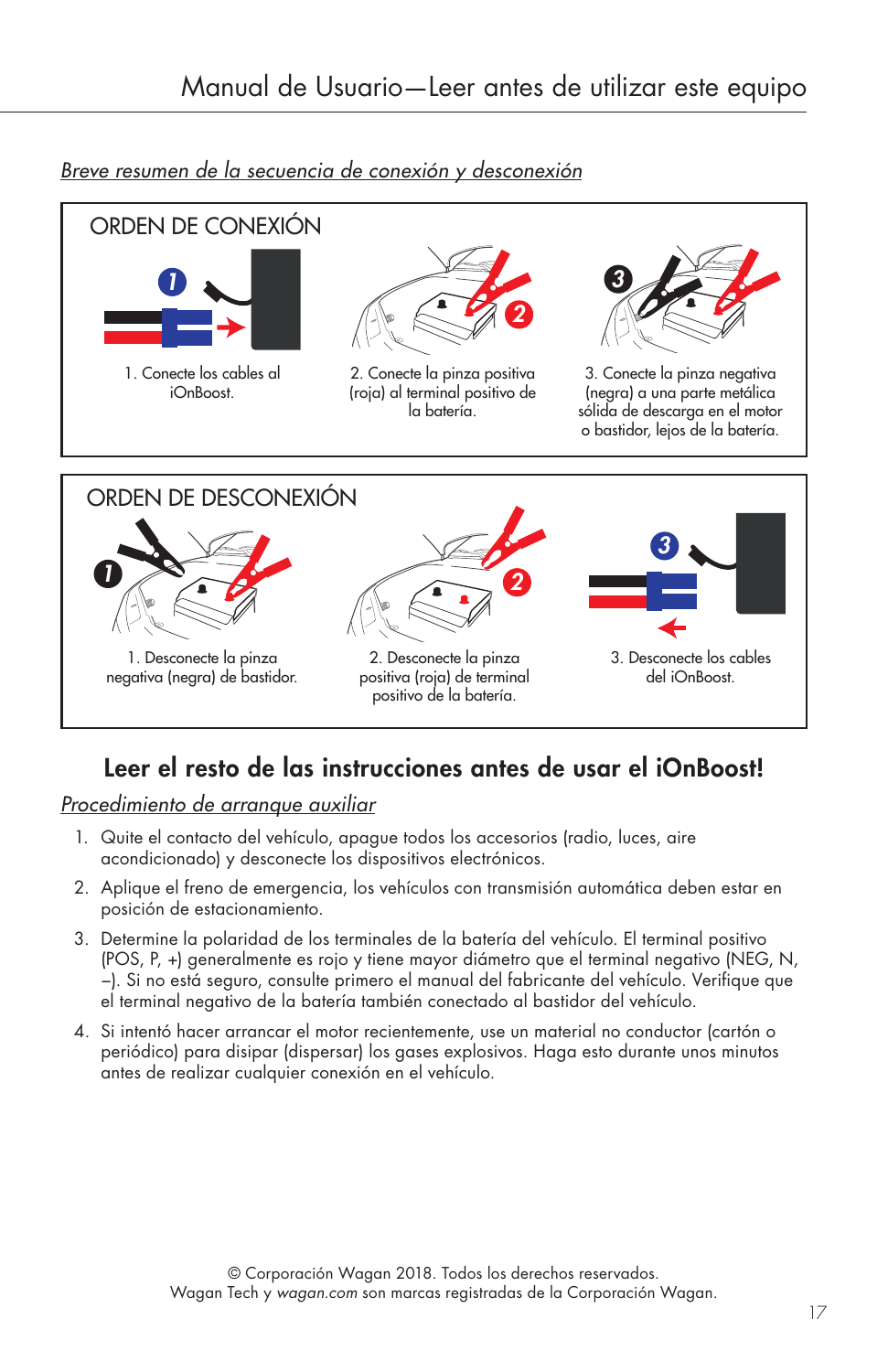5. Inserte el conector azul de los cables de puente en el terminal de puente del iOnBoost. Una vez conectado, las luces roja y verde en el bloque de seguridad de la unidad de cables deberán parpadear continuamente.

 Nunca junte las pinzas (terminales positivo y negativo) y evite que entren en contacto con una misma pieza de metal, a fin de prevenir cortocircuitos y arcos voltaicos.

- 6. Conecte firmemente la pinza positiva roja (+) al terminal positivo (POS, P, +) de la batería del vehículo o al terminal positivo remoto (+) si corresponde.
- 7. Conecte firmemente la pinza negativa negra (−) a una parte metálica no móvil del motor o del bastidor, lo más lejos posible de la batería del vehículo.
- 8. Cuando las pinzas estén correctamente conectadas a la batería, la luz verde en el bloque de seguridad de la unidad de cables se iluminará (es normal una demora de tres segundos). Una vez que la luz verde permanezca encendida, podrá proceder con seguridad. Si la luz verde no permanece encendida o si las luces rojas se encienden, consulte la sección de solución de problemas de este manual.
- 9. Coloque la unidad sobre una superficie segura, alejada de partes en movimiento.
- 10.Arranque el motor del vehículo. Si el motor del vehículo no arranca después de 3 o 4 segundos, deténgase. Espere 3 o 4 minutos y vuelva a intentarlo. Si el motor no arranca después del segundo intento, suspenda el procedimiento y consulte a un experto.
- 11. El temporizador de seguridad interno desconectará automáticamente el circuito después de 30 segundos para evitar la carga inversa del dispositivo mediante la batería del vehículo. La luces roja y verde permanecerán encendidas. Si su vehículo todavía no está en marcha, desconecte los cables y realice el procedimiento nuevamente.
- 12.Al finalizar, desconecte las pinzas en orden inverso al procedimiento de conexión—primero desconecte la pinza negativa (negra) y luego, la positiva (roja). Evite que las pinzas hagan contacto entre sí.
- 13.Desconecte el conjunto de cables de puente de la unidad.
- 14.Cuando sea conveniente, cargue completamente la batería del iOnBoost.
- 15.Guarde la unidad de carga y en un ambiente fresco y seco, lejos de materiales inflamables.

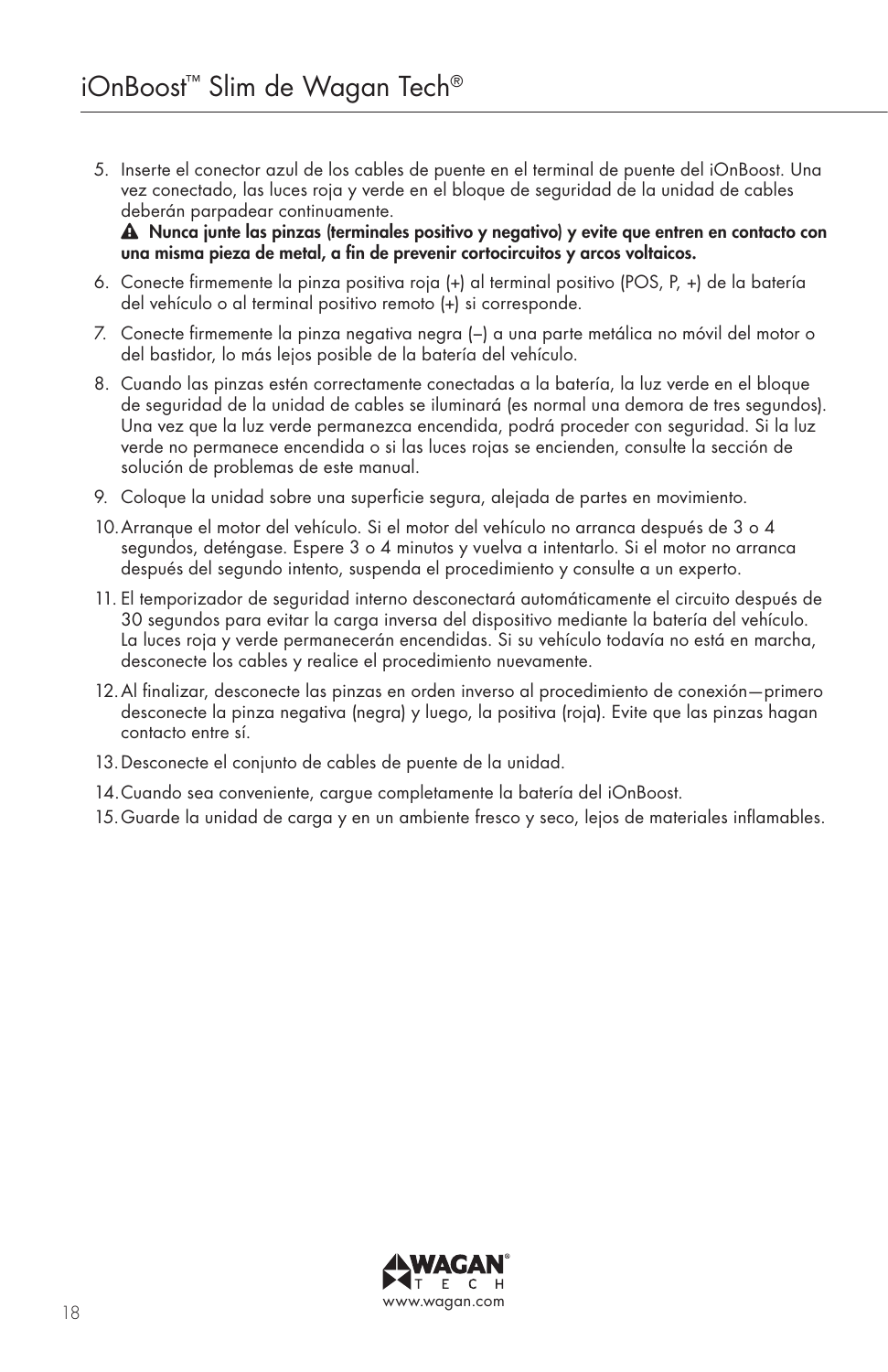## SOLUCIÓN DE PROBLEMAS

## *Luces de advertencia del arranque auxiliar*

El iOnBoost estará listo para usar cuando los cables estén conectados y la luz verde permanezca encendida en el bloque de seguridad de la unidad de cables. El cuadro a continuación indica las combinaciones de las luces de advertencia que ocurren cuando el iOnBoost no muestra la luz de "preparado":

| Luces de<br>advertencia                          | Tipo de advertencia                                                                                                                                          | Solución                                                                                                                                                                                                            |
|--------------------------------------------------|--------------------------------------------------------------------------------------------------------------------------------------------------------------|---------------------------------------------------------------------------------------------------------------------------------------------------------------------------------------------------------------------|
| Luz roja y verde<br>parpadean                    | No se detectó la batería del<br>vehículo<br>Los cables no están<br>haciendo buen contacto<br>Voltaje de la batería del<br>vehículo muy alto para<br>puentear | Verifique la conexión de los cables.<br>Verifique que no haya corrosión en los<br>terminales.<br>Verifique que el iOnBoost tenga carga<br>completa. Por otros problemas con el<br>arranque, consulte a un mecánico. |
| Luz roja y verde<br>permanecen<br>encendidas     | Finalizaron los 30 segundos<br>del temporizador; el cable<br>inteligente se desconectó                                                                       | Desconecte los cables de la batería y del<br>iOnBoost y realice el procedimiento de<br>conexión nuevamente.                                                                                                         |
| Luz roja<br>permanente<br>(no verde)             | iOnBoost con muy poca<br>carga para realizar el<br>puente                                                                                                    | Debe cargar el iOnBoost.                                                                                                                                                                                            |
| Luz roja<br>parpadea con<br>alarma<br>(no verde) | Cortocircuito o invertir<br>polaridad<br>Sobrecalentamiento                                                                                                  | Desconecte de inmediato y realice el<br>procedimiento de conexión nuevamente.<br>Desconecte y deje enfriar la unidad durante<br>10 minutos.                                                                         |
| Luz roja y verde<br>parpadean con<br>alarma      | Carga inversa                                                                                                                                                | Desconecte el iOnBoost de la batería del<br>vehículo inmediatamente.                                                                                                                                                |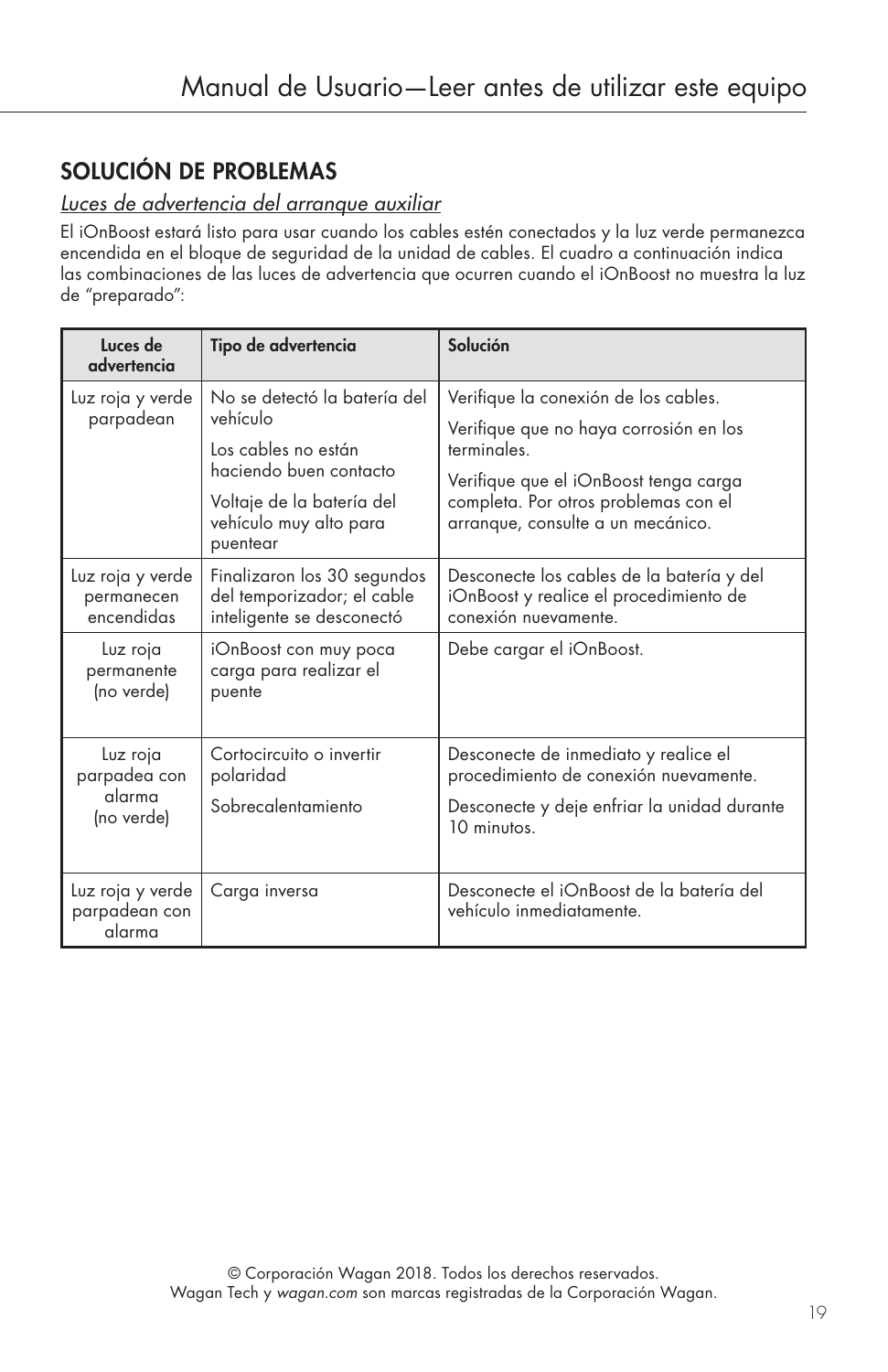## USO DE LA CONEXIÓN USB

Si la carga del iOnBoost está baja, el puerto USB se desactivará para evitar daños al iOnBoost. Recargue el iOnBoost lo antes posible.

- 1. Conecte el dispositivo USB al iOnBoost con un cable USB.
- 2. Encienda el interruptor principal
- 3. Presione el botón de encendido para activar el puerto USB.
- 4. Cuando su dispositivo móvil esté completamente cargado, desconéctelo del iOnBoost y apague el interruptor principal.

## LINTERNA LED

Si la carga del iOnBoost está baja, la luz se apagará para evitar daños al iOnBoost. Recargue el iOnBoost tan pronto como sea conveniente.

- 1. Encienda el interruptor principal
- 2. Mantenga presionado el Botón de encendido durante 3 segundos para encender la luz.
- 3. Presione ligeramente para seleccionar el modo de iluminación: 1 = estroboscópica, 2 = S.O.S., 3 = apagado o presione prolongadamente para apagar cualquier modo.
- 4. Apague el interruptor principal al finalizar.
- 5. Recargue la batería lo antes posible.

## ELIMINACIÓN ADECUADA

- Este producto no contiene piezas reparables por el usuario.
- No intente quitar o reemplazar la batería de este dispositivo. Cuando la batería haya alcanzado su vida útil, lleve toda la unidad a un establecimiento de reciclado de baterías.

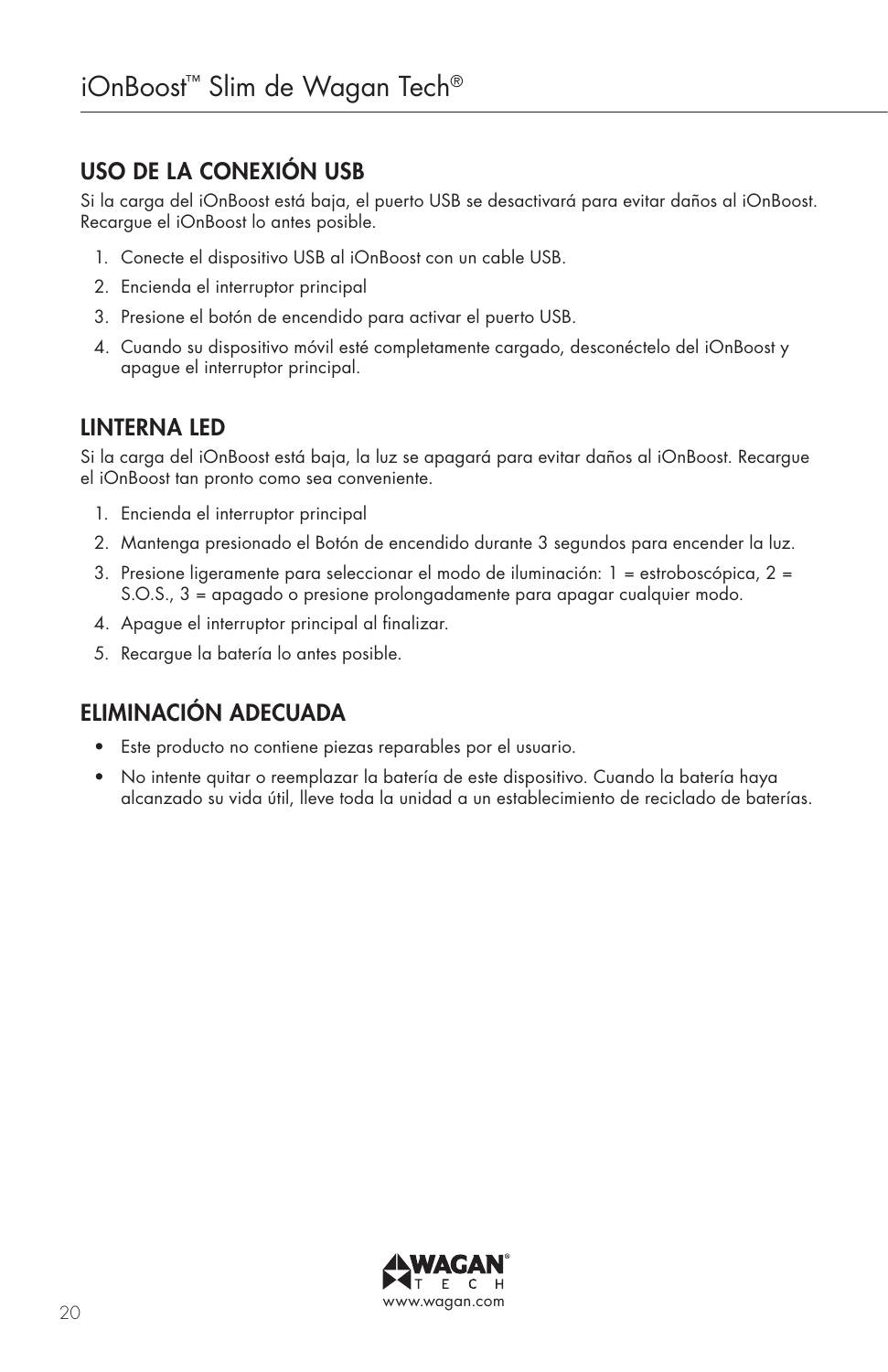## Garantía Limitada de la Corporación Wagan

#### **La garantía de WAGAN Corporation se limita exclusivamente a los productos vendidos en Estados Unidos.**

#### **Duración de la garantía:**

Se extiende la garantía del producto para el comprador original por el periodo de un (1) año a partir de la fecha de compra original, que declara que está libre de defectos de materiales y mano de obra. WAGAN Corporation no asume ninguna responsabilidad por daños consecuentes. Bajo ninguna circunstancia WAGAN Corporation asumirá responsabilidad por daños que excedan el importe pagado por el producto en una tienda minorista.

#### **Cumplimiento de la garantía:**

Durante el periodo de la garantía, un producto defectuoso será reemplazado por un modelo equivalente cuando el producto sea devuelto a WAGAN Corporation con un recibo original de la tienda. WAGAN Corporation, a su criterio, reemplazará, reemplazará o reparará la parte defectuosa. El producto de reemplazo quedará cubierto por el resto del periodo de la garantía original. Esta garantía no se extiende a las unidades cuyo uso haya violado las instrucciones suministradas por escrito.

#### **Exclusiones de la garantía:**

Esta garantía reemplaza toda otra garantía expresa o implícita y ningún representante o persona están autorizados a asumir responsabilidad alguna en relación con la venta de nuestros productos. No se aceptarán reclamos por defectos o falla de funcionamiento o falla del producto bajo ninguna interpretación del derecho de responsabilidad civil, contractual o comercial, sin limitarse a negligencia, negligencia grave, responsabilidad objetiva, violación de garantía y violación de contrato.

#### **Devoluciones:**

WAGAN Corp no puede hacer devoluciones de productos. Como fabricante, sólo podemos ofrecer cambios de unidades defectuosas que estén cubiertas por la garantía. Si le gustaría preguntar sobre obtener un crédito o un reembolso, por favor póngase en contacto con la compañía o tienda minorista en la cual realizó la compra original.

WAGAN Corporation no se responsabiliza por cualquier elemento(s) devuelto(s) sin un número de Autorización de devolución (#AD). Por favor póngase en contacto con nuestro equipo de servicio al cliente por teléfono o correo electrónico para obtener un #AD. También puede visitar nuestro sitio web y hablar con nuestro equipo en nuestro horario normal de trabajo. Para más detalles e instrucciones sobre cómo procesar un reclamo de garantía, por favor lea la sección "Devoluciones" de la página de "Contacto" en nuestro sitio web. WAGAN Corporation no se responsabiliza por cualquier cargo por envío que resulte de la devolución de el/los elemento(s) a la compañía para reparaciones o reemplazo.

Registre su producto en línea en http://tinyurl.com/wagan-registration para ser agregado a nuestra lista de correo electrónico. Recibirá reseñas sobre nuestros próximos productos, promociones y eventos.

*©2015*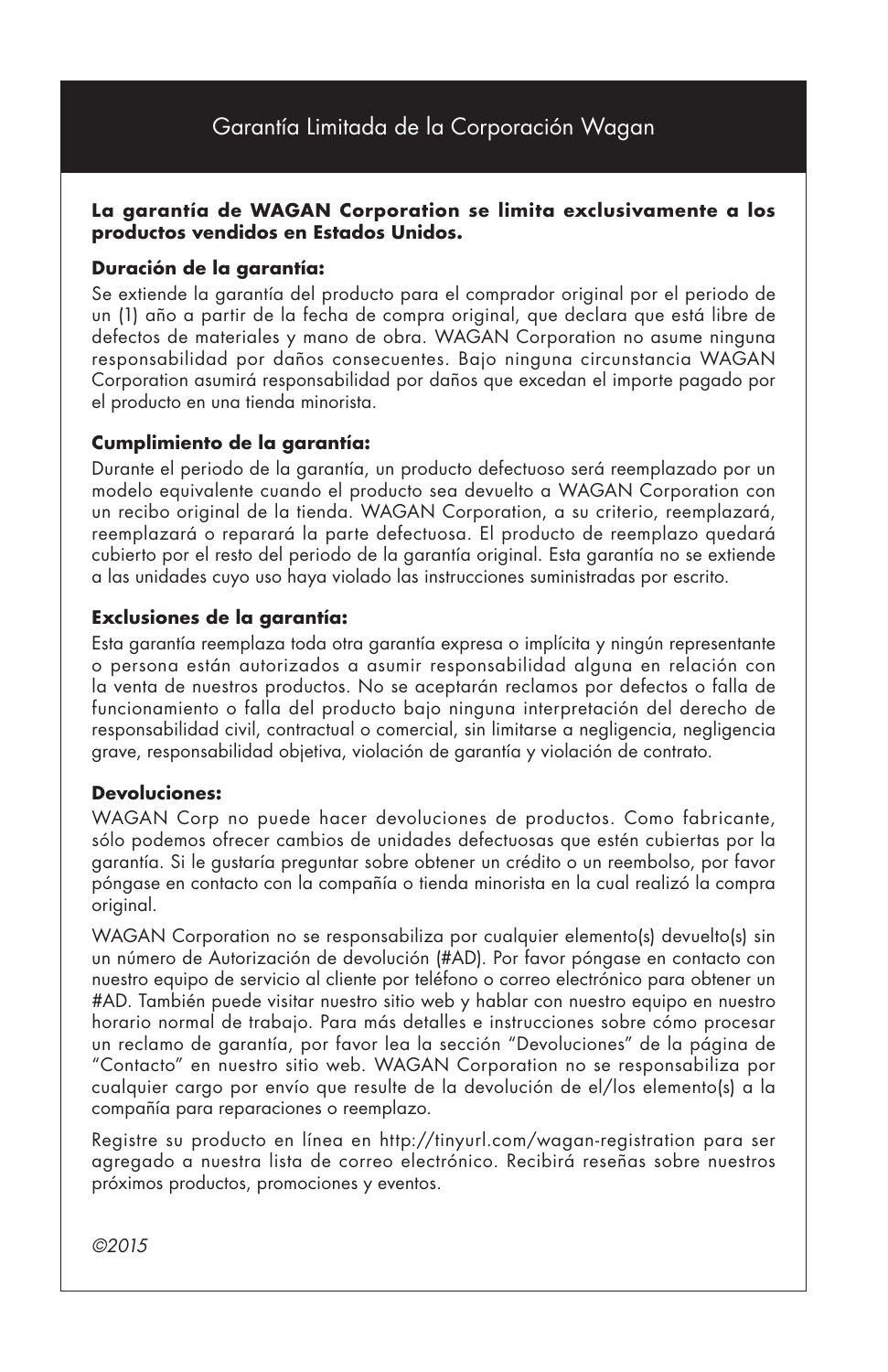Merci d'avoir choisi le iOnBoost<sup>"</sup> Slim de Wagan Tech<sup>""</sup>. Avec un soin régulier et un traitement approprié, il vous sera utile pendant plusieurs années.

## INFORMATION IMPORTANTE

- Avant d'utiliser cet appareil, lisez attentivement toutes les instructions incluses dans ce manuel et les instructions publiées par le fabricant de la batterie de votre véhicule, ainsi que le manuel de tout autre équipement destiné à être utilisé avec cet appareil. Ne pas suivre toutes les instructions indiquées peut entraîner une décharge électrique, un incendie et/ou des blessures graves.
- Assurez-vous que le iOnBoost est entièrement chargé avant sa première utilisation.

## AVERTISSEMENTS GÉNÉRAUX

- Cet appareil n'est pas destiné à être utilisé par des personnes ayant des capacités physiques, sensorielles ou mentales réduites.
- Les enfants ou les personnes qui n'ont pas l'expérience et les connaissances nécessaires ne devraient PAS faire fonctionner cet appareil à moins qu'ils/elles soient supervisés par une personne responsable de leur sécurité ou qu'ils/elles aient reçu les instructions concernant l'utilisation correcte et les avertissements concernant l'appareil.
- Pour un bon fonctionnement et une sécurité optimale de toute prise accessoire, n'insérez rien à l'intérieur de celle-ci à l'exception de la fiche de l'accessoire à être utilisé.
- Utilisez uniquement les adaptateurs de charge et les pinces de démarrage fournis dans cet emballage. Des pièces non autorisées peuvent causer des dommages graves ou des blessures.
- Portez des lunettes et de vêtements de protection complets lors du démarrage de secours du véhicule. Ne touchez pas vos yeux lors de la manipulation de la batterie.
- Enlevez les bijoux métalliques, comme les bagues, bracelets, colliers et montres lorsque vous travaillez avec une batterie de véhicule. Ces articles peuvent produire un court-circuit pouvant causer de graves brûlures.
- Ne pas faire fonctionner cet appareil dans l'eau ou à proximité de l'eau. L'exposition à l'humidité excessive risque d'endommager l'appareil.
- Faire tomber, frapper ou appliquer une force excessive au iOnBoost risque d'endommager l'appareil. Cela pourrait entraîner une perte de fonctionnement, un incendie électrique ou d'autres résultats indésirables.

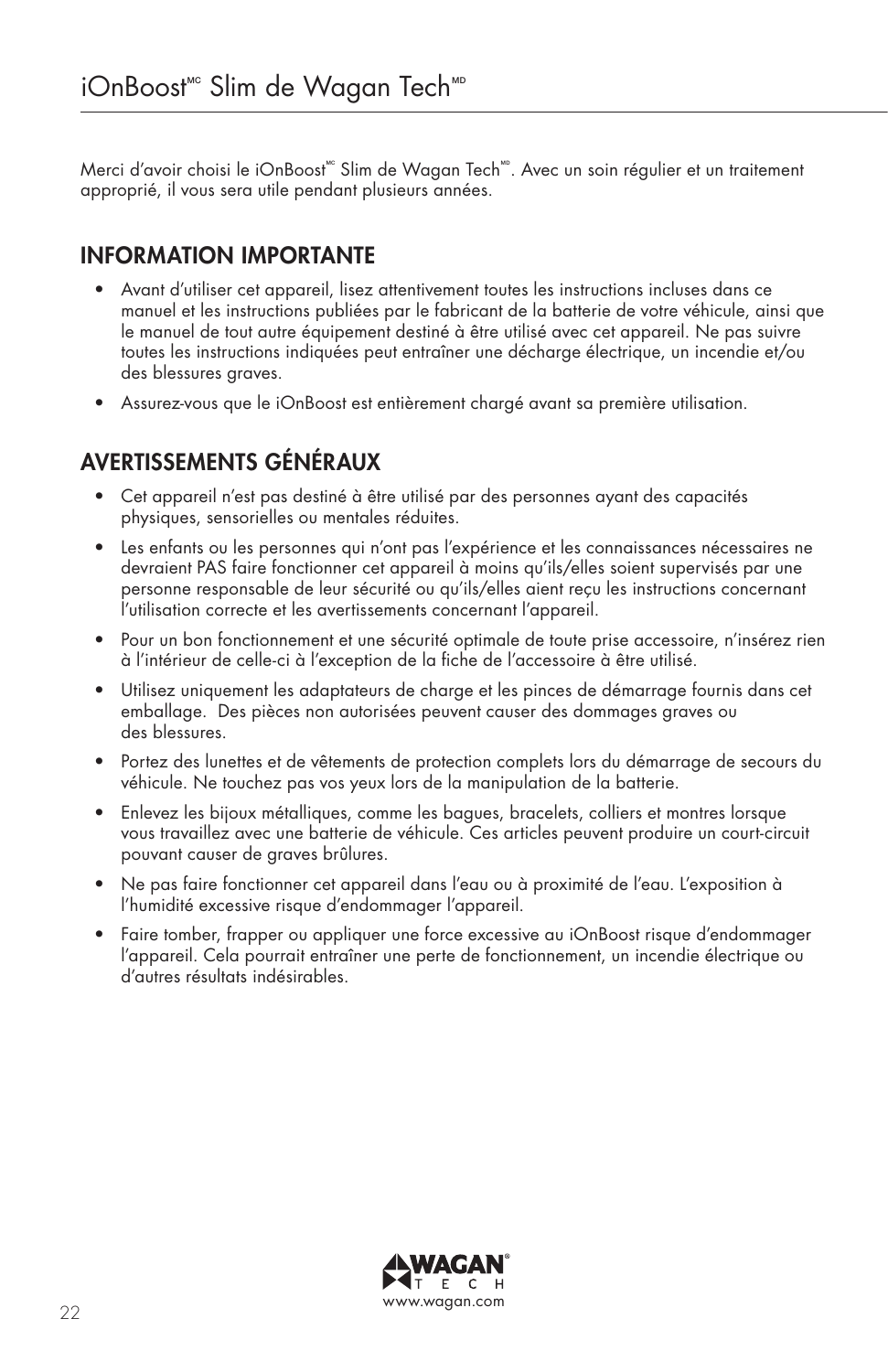## FONCTIONNALITÉS

#### *Bloc d'alimentation pour démarrage de secours*

- Bloc d'alimentation pour démarrage de secours automatique à crête de 300 Ampères idéal pour voitures, camionnettes, SUV, camions et plus encore
- Puissante batterie rechargeable au lithium-ion polymère de 20,0 Wh
- Pinces de démarrage robustes

#### *Source d'alimentation USB*

• 1 port d'alimentation USB avec sortie 2.0 A pour alimenter et recharger la plupart des appareils USB tels que tablettes/liseuses électroniques, téléphones cellulaires et plus encore.

#### *Caractéristiques de sécurité*

- 2 ports d'alimentation USB avec sortie 2.0 A (chacun)
- Protection contre les courts-circuits
- Protection contre la décharge excessive
- Protection contre la charge inversée
- Protection contre la surchauffe
- Protection contre la surcharge

#### *Autres fonctionnalités*

- Lampe torche à DEL : fixe, stroboscopique et SOS
- Voyants d'état de charge de la batterie

## SPÉCIFICATIONS

| Type de batterie                      | Lithium-ion polymère          |
|---------------------------------------|-------------------------------|
| Capacité de la batterie (watts-heure) | 20,0 Wh                       |
| Ampères crête                         | 300 A                         |
| Ampères de démarrage                  | 200 A                         |
| Câbles d'appoint                      | 10 AWG, 33,0 cm               |
| Port d'alimentation USB               | 5 V, 2,0 A                    |
| Lampe torche                          | DEL avec 3 modes d'éclairage  |
| Température de fonctionnement         | $0^{\circ}$ C-60 $^{\circ}$ C |
| Températures de rangement             | $0^{\circ}$ C-60 $^{\circ}$ C |
| Entrée                                | 5 V, 1 A                      |
| Temps de recharge (USB)               | 2 heures                      |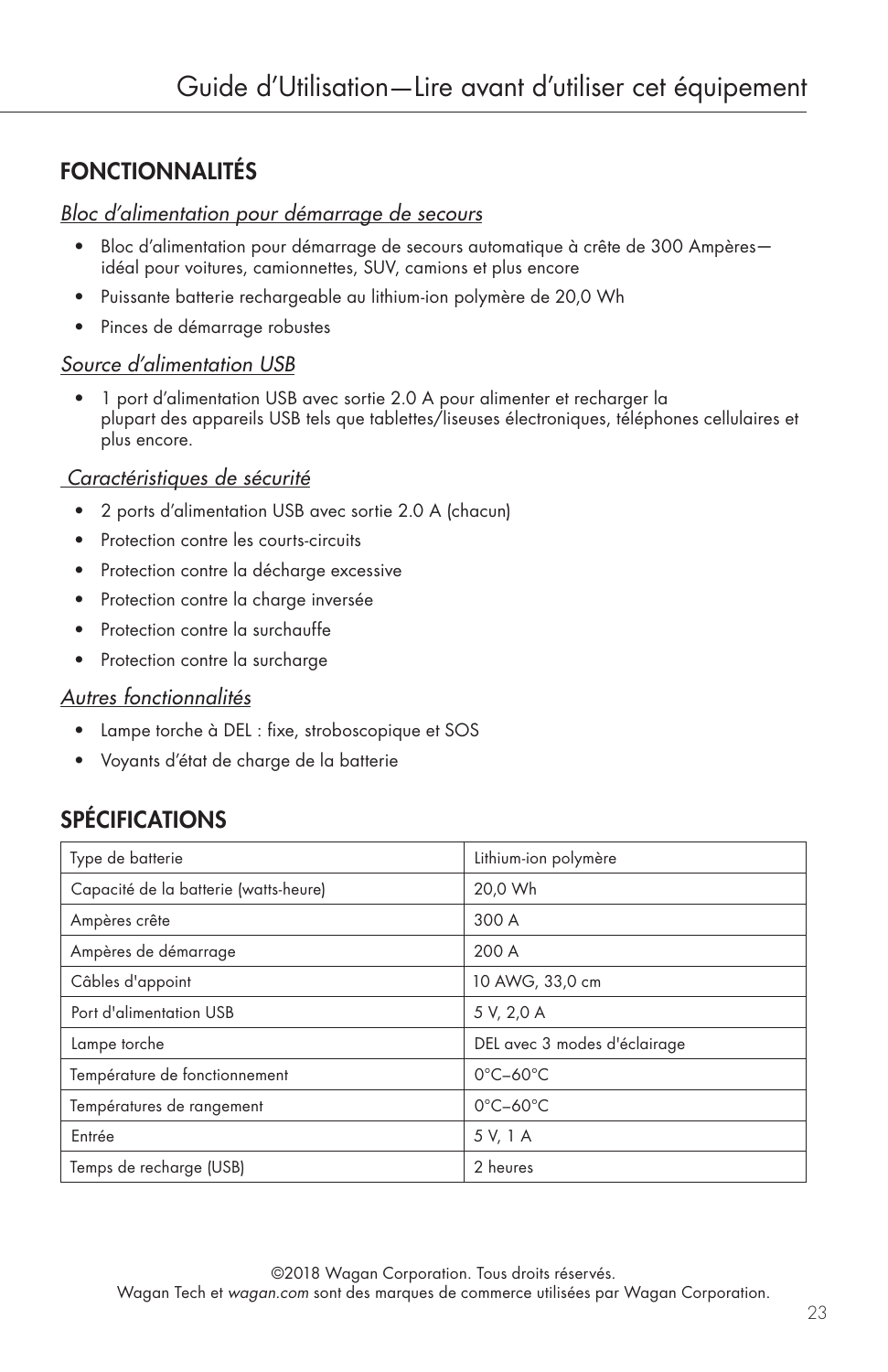## iOnBoost<sup>™</sup> Slim de Wagan Tech<sup>™</sup>



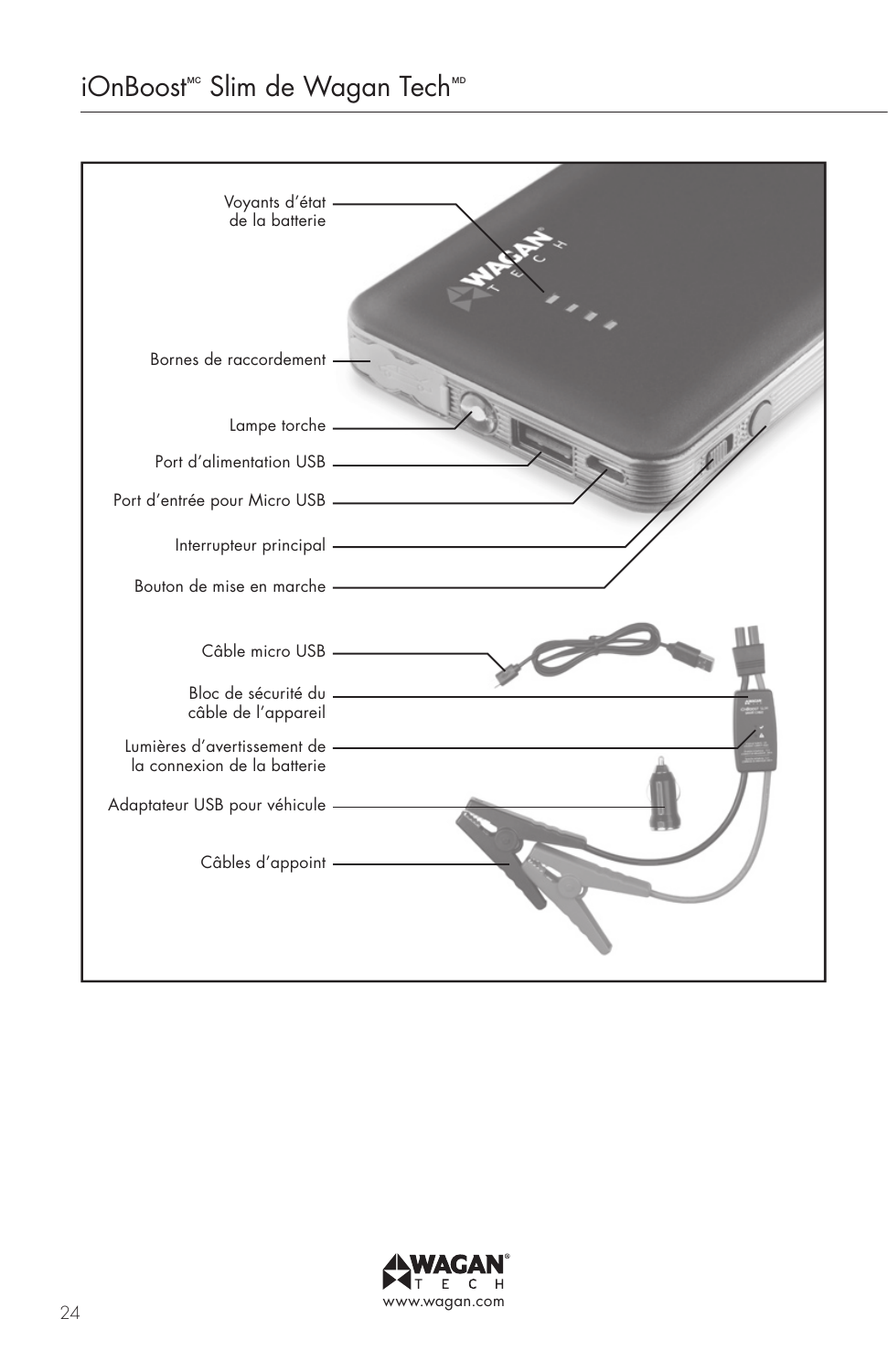## RECHARGE DU iOnBoost

Ce produit peut être livré partiellement chargé par le fabricant. Il est recommandé de charger complètement l'appareil immédiatement après l'achat et avant de l'utiliser pour la première fois. Lisez attentivement toutes les instructions de ce manuel avant de charger l'appareil.

 Afin de prolonger la durée de vie de iOnBoost, assurez-vous de recharger l'appareil après chaque utilisation ou tous les 3 mois si le iOnBoostn'a pas été utilisé.

## CHARGER LE USB

- 1. Connectez le câble micro USB dans le port d'entrée micro USB sur le iOnBoost.
- 2. Connectez l'autre extrémité dans la source de courant USB comme un chargeur mural USB ou un ordinateur (non compris). Pour charger dans votre véhicule, utilisez l'adaptateur USB pour véhicule.
	- a. Les voyants lumineux bleus indicateurs de l'état de la pile s'illumineront pendant que l'appareil charge.
- 3. Chargez complètement l'appareil (environ 2 heures). La charge est terminée lorsque les voyants lumineux indicateurs de l'état de la pile s'illumineront sans clignoter.
- 4. Lorsque la charge est terminée, débranchez le câble USB.

## VÉRIFIER L'ÉTAT DE LA PILE

- 1. Allumez l'interrupteur principal
- 2. Attendez pendant 3 secondes
- 3. Appuyez une fois sur le bouton d'alimentation
- 4. Éteignez le bouton d'alimentation, lorsque terminé.

## BATTERIE D'APPOINT

#### *AVERTISSEMENT POUR LE BLOC D'ALIMENTATION*

Le non respect de ces consignes peut causer des dommages ou une explosion.

*NOTE : Démarrer un moteur produit une accumulation de gaz explosif près de la batterie du véhicule. Avant toute tentative de démarrage de secours d'une batterie de véhicule, assurez-vous que le gaz explosif se soit dissipé dans la zone. Utilisez un carton ou du papier journal pour à dissiper les gaz de la batterie pendant quelques minutes. N'utilisez pas de feuille de métal ou de plastique—elles peuvent produire des étincelles et enflammer le gaz.*

- Les câbles du bloc de démarrage connectés au iOnBoost sont TOUJOURS actifs! Ne jamais laisser les pinces se toucher ou entrer en contact avec la même pièce de métal.
- Ne pas tenter un démarrage d'appoint de votre véhicule lorsque le iOnBoost contient moins de 75 % de charge (vérifiez l'indicateur d'état de la batterie sur l'appareil-75 % = 3 voyants fixes).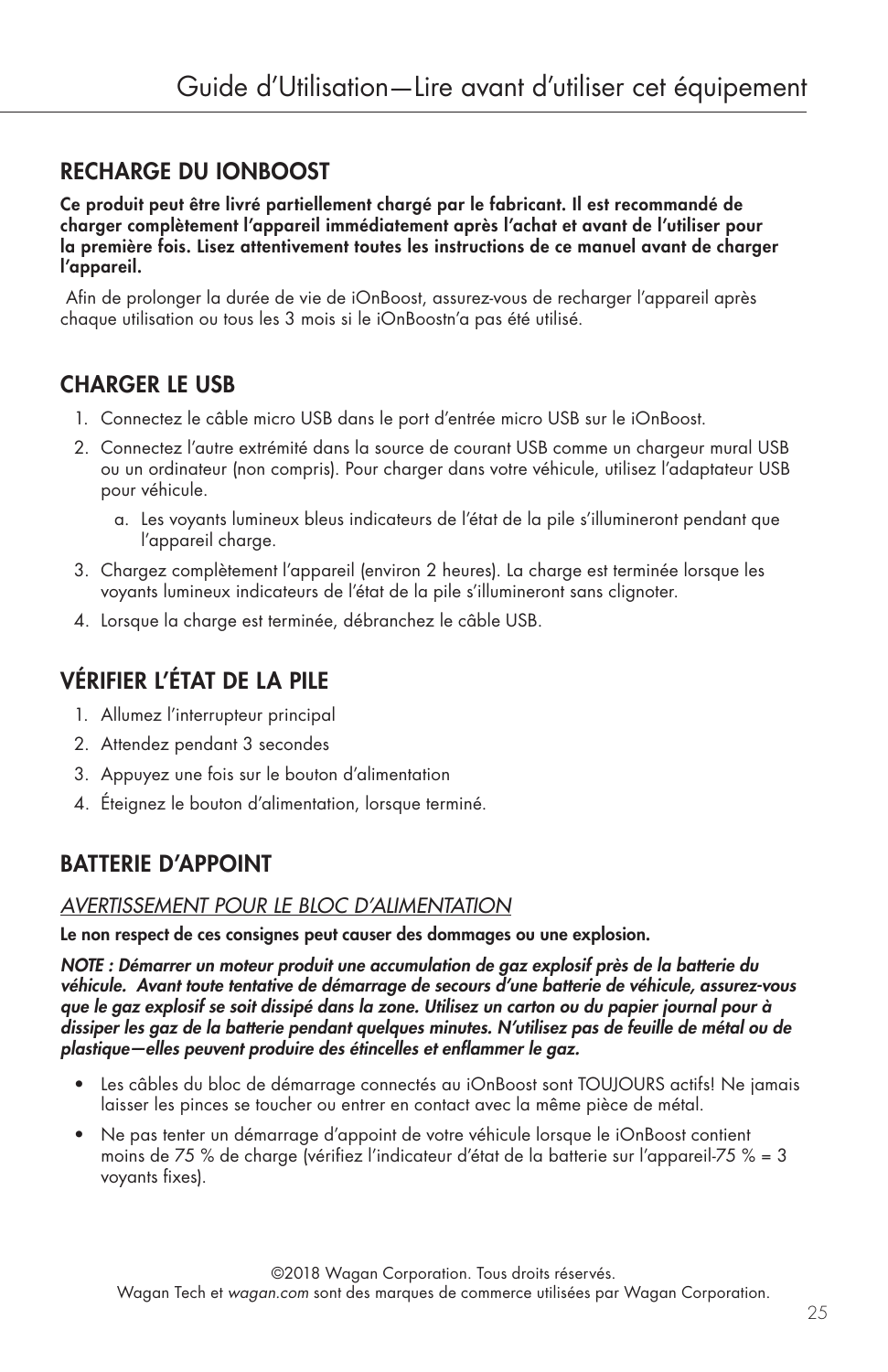- Utilisez uniquement ce bloc d'alimentation avec des systèmes mis à la terre avec une masse négative de 12 V. La plupart des véhicules américains ont des bornes de batterie négatives (-) connectées au châssis du véhicule. (Pôle négatif relié à la masse). Vérifiez le câble de connexion de la borne négative de la batterie pour vous assurer qu'il est également connecté au châssis.
- Assurez-vous que les pinces de démarrage soient connectées dans la bonne polarité (rouge à la borne positive de la batterie, noire au châssis du véhicule pour les systèmes de pôle négatif reliés à la masse lors du démarrage).
- Utilisez des lunettes de sécurité pour protéger vos yeux lors d'un démarrage d'appoint.
- Si le moteur ne s'allume pas après 2 ou 3 secondes d'essai, cessez le processus. Un démarrage excessif du moteur peut endommager le moteur du démarreur du véhicule. Recherchez d'autres problèmes devant être corrigés ou demandez une assistance professionnelle.
- La déconnexion des pinces du câbles est toujours faite dans l'ordre inverse de la séquence de connexion (voir la procédure de démarrage de secours ci-dessous)
- Les véhicules équipés d'ordinateurs de bord peuvent être affectés si la batterie du moteur subi un démarrage de secours. Lisez votre manuel du propriétaire du véhicule avant de tenter de démarrer le véhicule pour déterminer si une assistance de démarrage externe peut être utilisée.
- Si le iOnBoost est surchargé lors du mode de démarrage, déconnectez rapidement les pinces d'abord négative puis positive. Toutes les fonctions du iOnBoost ne fonctionneront pas si l'appareil a été surchargé. Pour récupérer d'une surcharge, laissez l'appareil au repos pendant 10 minutes puis connectez-le à la source d'alimentation pendant quelques minutes et réinitialisez l'appareil. Toutes les fonctions sur le iOnBoost ne fonctionneront pas avant que cela soit effectué.

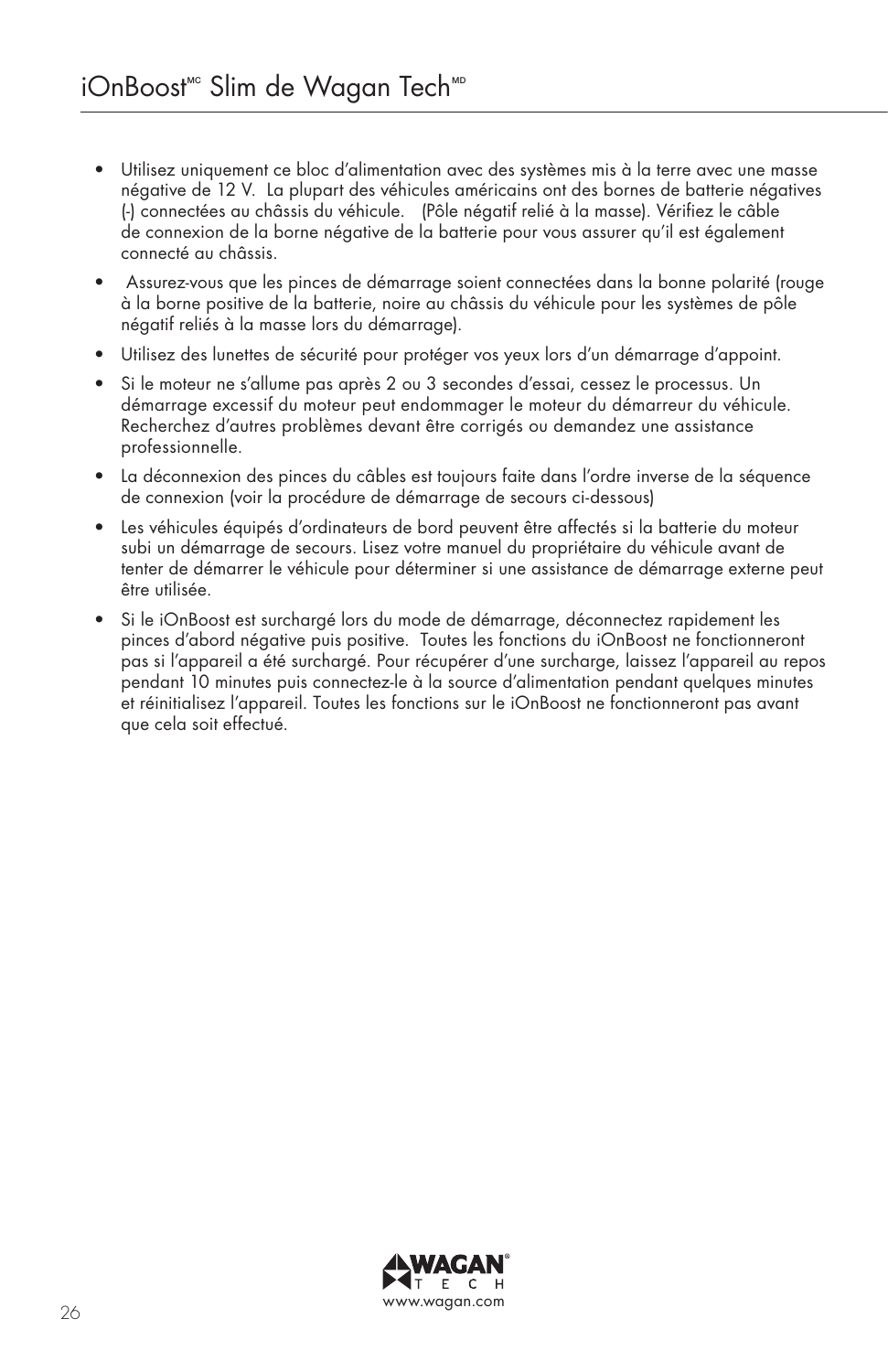#### *Brève récapitulation des séquences de connexion et de déconnexion*



## LIRE LE RESTE DES INSTRUCTIONS AVANT D'UTILISER LE IONBOOST!

*Procédure de démarrage de secours*

- 1. Coupez le contact du véhicule et de tous les accessoires (radios, feux, climatiseurs) et débranchez les appareils électroniques.
- 2. Actionnez le frein d'urgence et mettez les véhicules avec transmission automatique en position de stationnement.
- 3. Déterminez la polarité des bornes de la batterie du véhicule. La borne positive de la batterie (POS, P, +) est habituellement rouge et a un diamètre plus grand que la borne négative (NEG, N, −). Si vous êtes incertain, consultez d'abord le manuel de l'utilisateur du véhicule. Assurez-vous que la borne négative de la batterie soit également connectée au châssis du véhicule.
- 4. Si le moteur a été démarré en secours récemment, utilisez un matériau non conducteur (carton ou papier journal roulé) pour dissiper le gaz explosif. Faites cela pendant quelques minutes avant d'effectuer toutes connexions sur le véhicule.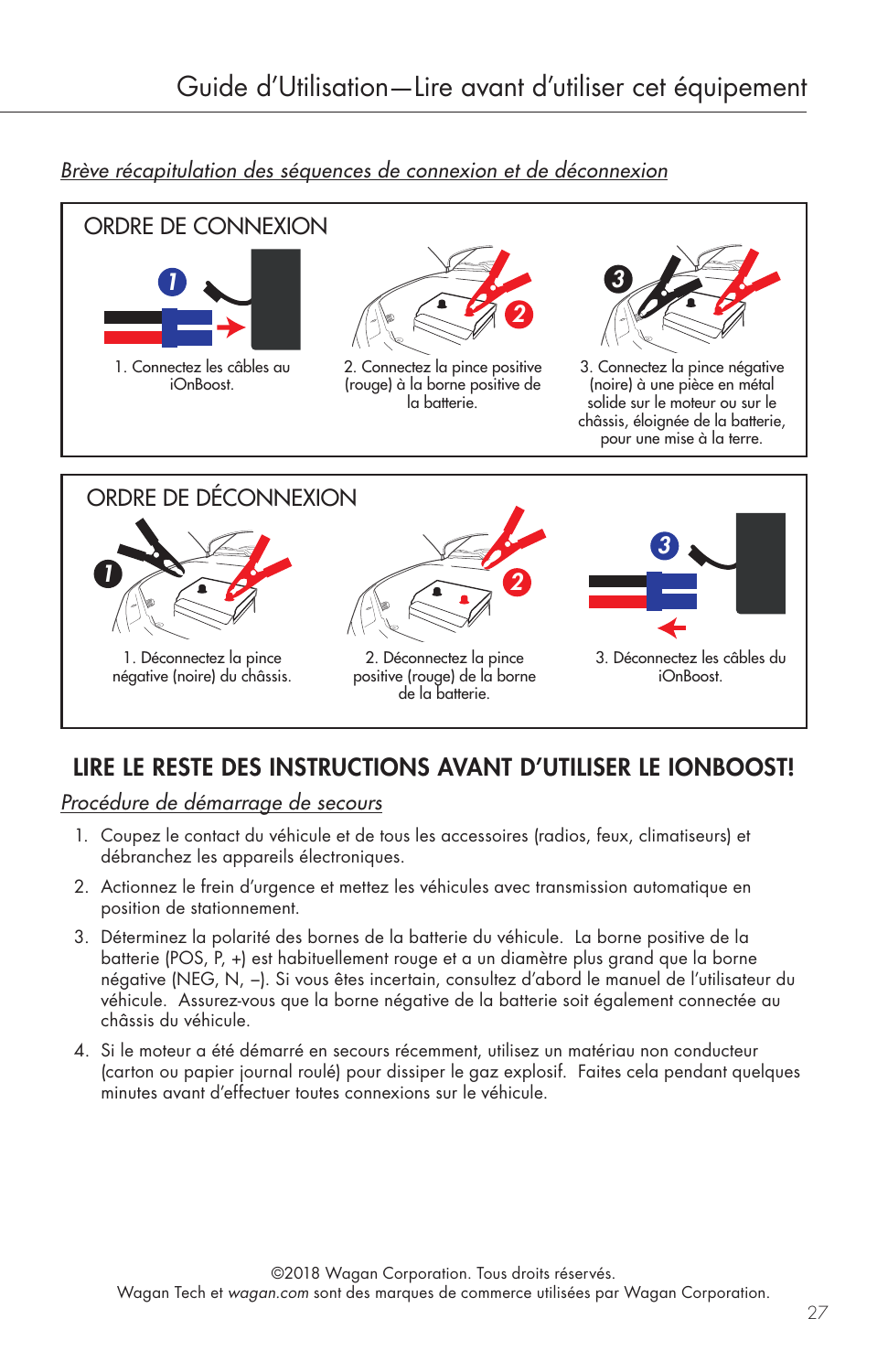- 5. Insérez la fiche bleue des câbles de démarrage dans la borne de démarrage du iOnBoost. Lorsqu'ils sont complètement insérés, les voyants rouge et vert sur le bloc de sécurité du câble de l'appareil doivent clignoter continuellement. Ne laissez jamais les pinces (bornes positives et négatives) se toucher ou entrer en contact avec la même pièce de métal pour éviter des courts-circuits et des arcs électriques.
- 6. Branchez correctement la pince rouge positive (+) à la borne positive (POS, P, +) de la batterie du véhicule ou à la borne distante positive (+) si le véhicule en est équipé.
- 7. Connectez sûrement la pince négative (-) noire à une pièce métallique immobile sur le moteur ou sur le châssis, éloignée de la batterie du véhicule si possible.
- 8. Lorsque les pinces sont correctement connectées à la batterie, la lumière verte sur le bloc de sécurité du câble de l'appareil s'illuminera (un délai de 3 secondes est normal). Lorsque le voyant s'allume en vert constant ou si toutes les lumières rouges illuminent, il est sécuritaire de poursuivre avec ces instructions. Si le voyant ne s'allume pas en vert constant, consultez la section de dépannage de ce manuel.
- 9. Placez l'appareil sur une surface sécurisée à l'écart des pièces mobiles.
- 10.Allumez le moteur du véhicule. Arrêtez si le véhicule ne démarre pas après 3 à 4 seconde de démarrage de secours. Attendez 3 à 4 minutes puis essayez de nouveau. Si le véhicule ne démarre pas après un deuxième essai, cessez le démarrage de secours et consultez un professionnel.
- 11. La minuterie de sécurité interne déconnecte automatiquement le circuit après 30 secondes afin d'éviter que la batterie du véhicule n'inverse la charge de l'appareil. Les voyants rouge et vert s'allumeront dans un mode fixe. Si votre véhicule n'a toujours pas démarré, débranchez les câbles et recommencez la procédure.
- 12.Lorsque terminé, déconnectez les pinces dans la séquence inverse du processus de connexion - déconnectez en premier la pince négative (noire) puis la positive (rouge). Ne laissez pas les pinces se toucher.
- 13.Déconnectez l'assemblage du câble de démarrage de l'appareil.
- 14.Lorsque vous êtes prêt, chargez complètement la batterie du iOnBoost.
- 15.Rangez l'appareil de charge dans un endroit frais et sec, loin des matériaux inflammables.

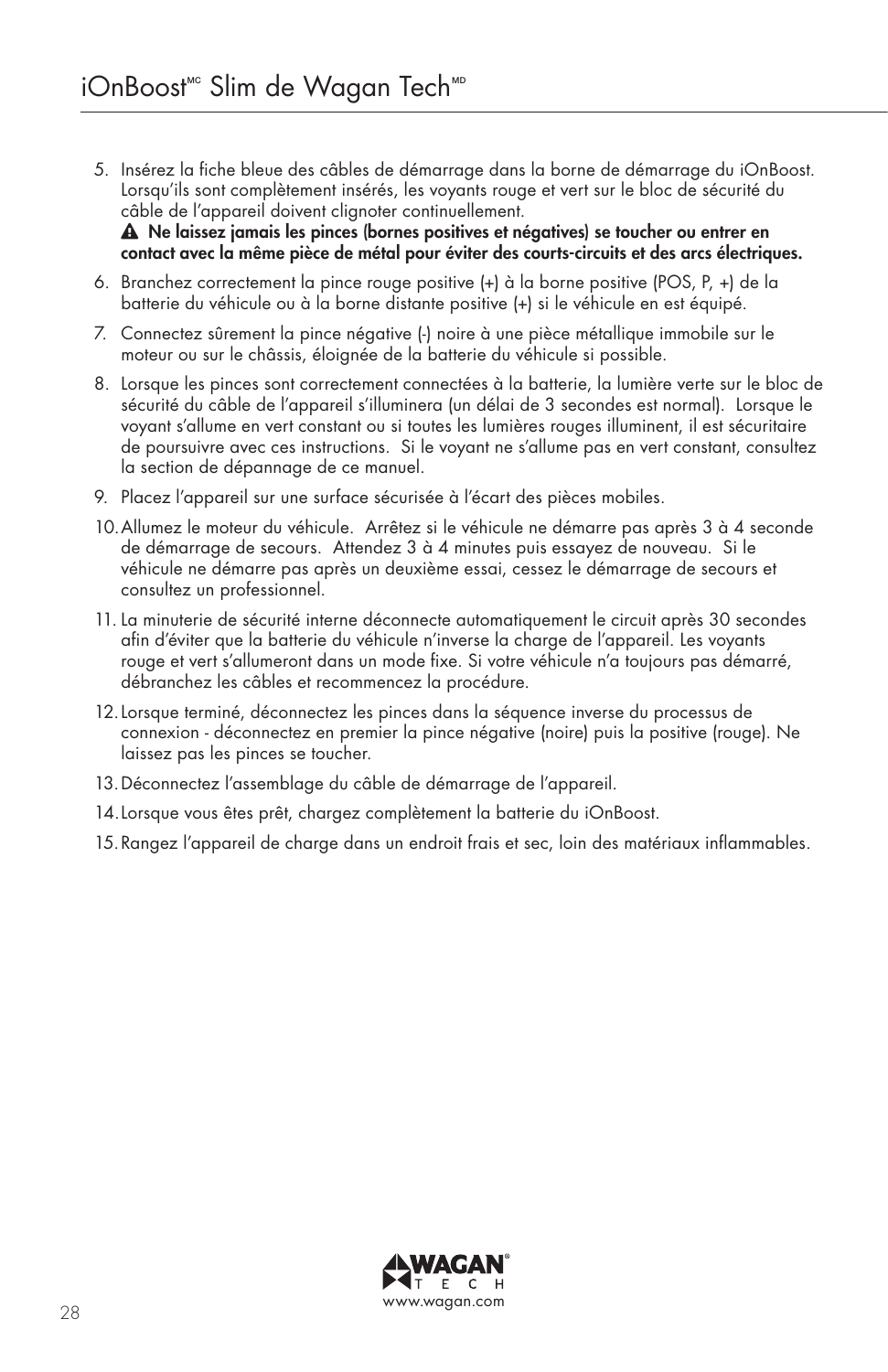## DÉPANNAGE

#### *Voyants de signalisation du démarrage de secours*

Le iOnBoost est prêt à faire le démarrage de secours lorsque les câbles sont connectés et que la lumière verte constante est allumée sur le bloc de sécurité du câble de l'appareil. Le tableau suivant indique les combinaisaons de voyants d'ave tissement qui s'allument lorsque le iOnBoost n'affiche pas le voyant indiquant qu'il est prêt au démarrage :

| Voyants de<br>signalisation                                | Type de signalisation                                                                                                                                                                                                                             | <b>Solution</b>                                                                                                                                                                                                  |
|------------------------------------------------------------|---------------------------------------------------------------------------------------------------------------------------------------------------------------------------------------------------------------------------------------------------|------------------------------------------------------------------------------------------------------------------------------------------------------------------------------------------------------------------|
| Voyants<br>rouge et vert<br>clignotants                    | Aucune batterie détectée sur<br>le véhicule<br>Les câbles ne réussissent<br>pas à établir une bonne<br>connexion<br>La tension de la batterie<br>du véhicule est trop élevée<br>pour utiliser une batterie<br>d'appoint pour la faire<br>démarrer | Vérifier la connexion du câble.<br>Vérifier les bornes pour la corrosion.<br>S'assurer que le iOnBoost est complètement<br>chargé. Vérifier auprès d'un mécanicien pour<br>d'autres problèmes liés au démarrage. |
| Voyants rouge<br>et vert fixes                             | La minuterie de 30 secondes<br>a expiré; le câble intelligent<br>s'est arrêté                                                                                                                                                                     | Débrancher les câbles de la batterie et du<br>iOnBoost et suivre la procédure de connexion<br>à nouveau.                                                                                                         |
| Voyant rouge<br>fixe<br>(pas de vert)                      | La charge du iOnBoost<br>est trop faible pour le<br>démarrage                                                                                                                                                                                     | Le iOnBoost doit être rechargé.                                                                                                                                                                                  |
| Voyant rouge<br>clignotant avec<br>alarme<br>(pas de vert) | Court-circuit ou inversion de<br>polarité<br>Surchauffe                                                                                                                                                                                           | Débrancher immédiatement et suivre la<br>procédure correcte de connexion à nouveau.<br>Débrancher et laisser l'appareil refroidir<br>pendant 10 minutes.                                                         |
| Voyants<br>rouge et vert<br>clignotants<br>avec alarme     | Inversion de charge                                                                                                                                                                                                                               | Déconnecter le jOnBoost de la batterie du<br>véhicule immédiatement.                                                                                                                                             |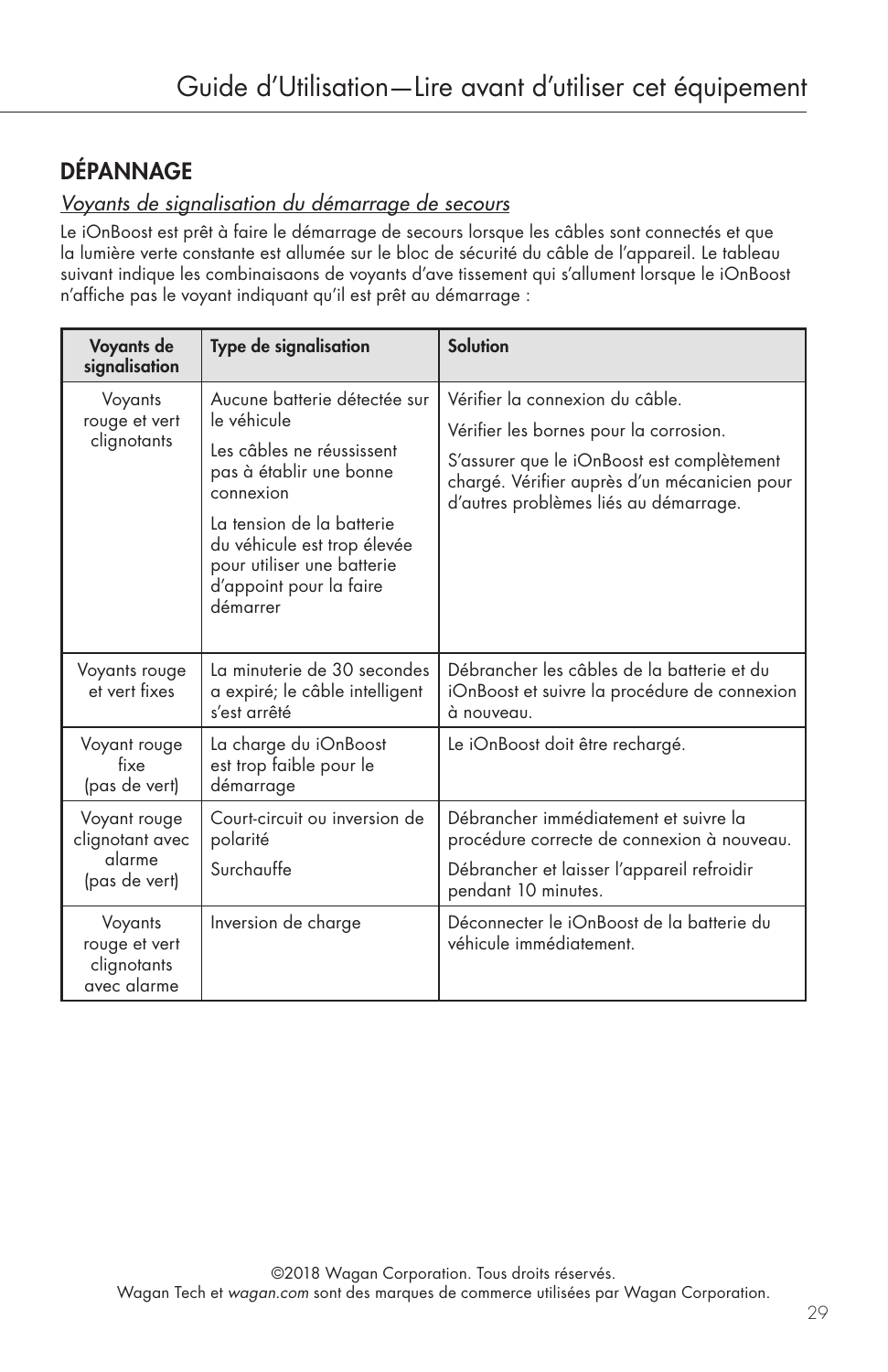## UTILISATION DE LA PRISE USB

Si la charge du iOnBoost est faible, le port USB sera désactivé pour éviter d'endommager le iOnBoost. Rechargez le iOnBoost Rechargez le iOnBoost dès que possible.

- 1. Connectez l'appareil USB au iOnBoost avec le câble USB.
- 2. Allumez l'interrupteur principal
- 3. Appuyez sur le bouton d'alimentation pour activer le port USB.
- 4. Lorsque votre appareil mobile est complètement chargé, déconnectez votre appareil du iOnBoost et éteignez l'interrupteur principal.

## LAMPE TORCHE À DEL

Si la charge sur le iOnBoost est faible, la lumière s'éteindra pour éviter d'endommager le iOnBoost. Recharger le iOnBoost dès que possible.

- 1. Allumez l'interrupteur principal
- 2. Maintenir le bouton d'alimentation pendant trois secondes pour allumer la lumière.
- 3. Appuyer rapidement pour faire défiler les modes d'éclairage : 1 = stroboscopique, 2 = SOS, 3 = arrêt ou appui long pour éteindre tout mode.
- 4. Éteignez l'interrupteur principal, lorsque terminé.
- 5. Recharger la batterie dès que possible.

## ENTRETIEN ET MAINTENANCE

Cet appareil peut être rangé dans n'importe quelle position. Assurez-vous que les pinces sont sécurisées à l'intérieur du couvercle de rangement des câbles de démarrage et stockez à la température de la pièce. Si le iOnBoost n'est pas utilisé pendant une période prolongée, rechargez-le tous les 3 mois.

## MISE AU REBUT

- Ce produit ne contient aucune pièce pouvant être réparée par le consommateur.
- Ne tentez pas de retirer ou de remplacer la batterie utilisée dans cet appareil. Lorsque la batterie atteint la fin de sa durée de vie, veuillez apporter l'appareil complet à un centre de recyclage de batteries.

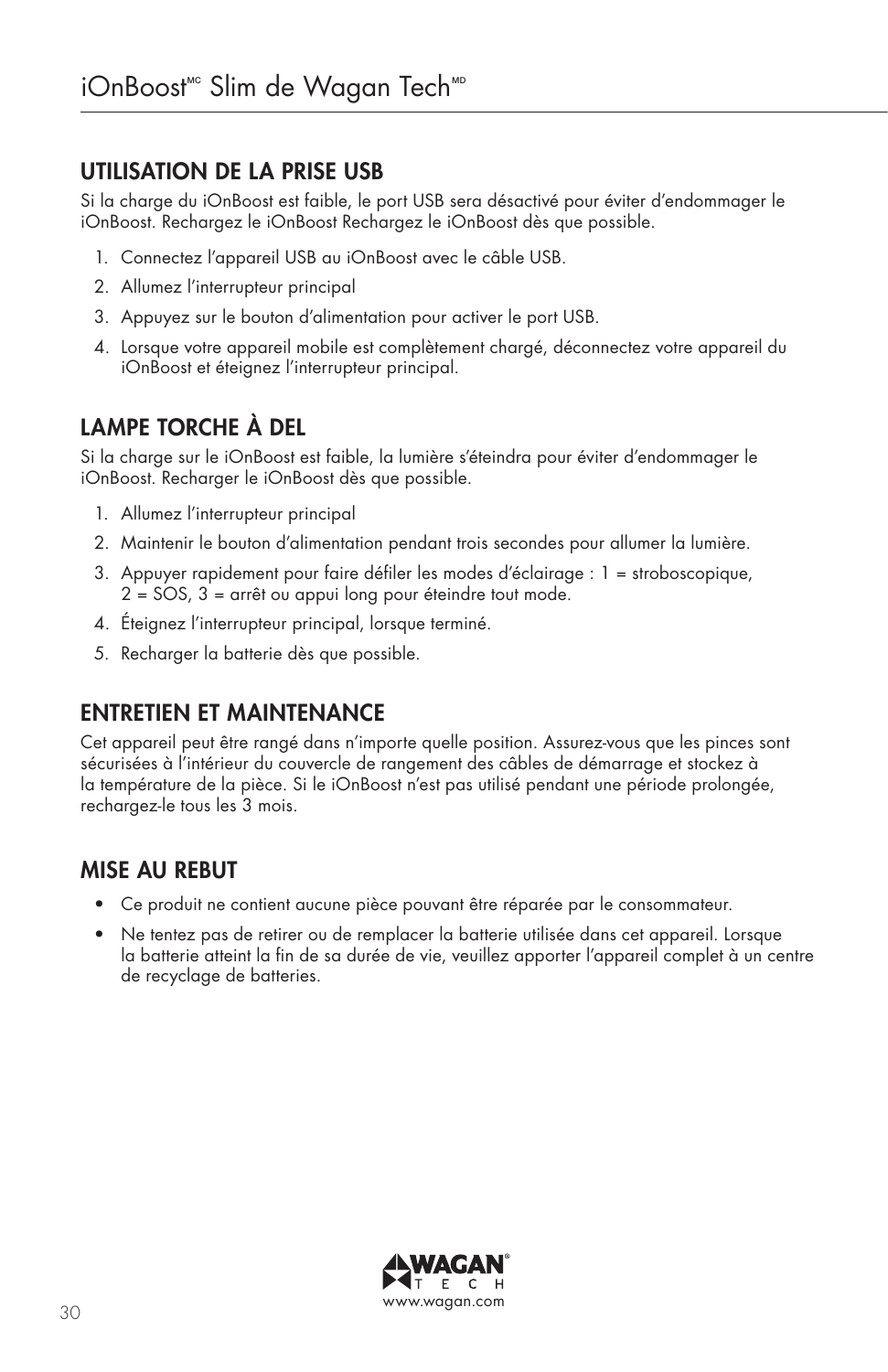#### **La garantie de WAGAN Corporation est limitée aux produits vendus uniquement aux États-Unis.**

#### **Durée de la garantie :**

Le produit est garanti à l'acheteur original pour une période d'une (1) année à compter de la date d'achat originale, de toute défectuosité de matériau ou de main d'œuvre. WAGAN Corporation décline toute responsabilité pour tout dommage conséquent. En aucun cas, WAGAN Corporation ne sera responsable pour tout montant en dommage supérieur au montant payé pour le produit au prix de détail.

#### **Garantie de performance :**

Pendant la période de garantie, un produit défectueux sera remplacé par un modèle comparable lorsque le produit est retourné à WAGAN Corporation avec un reçu original du magasin. WAGAN Corporation remplacera ou réparera, à sa discrétion, la pièce défectueuse. Le produit de remplacement sera garanti pour le reste de la période originale de garantie. Cette garantie ne s'applique à aucune unité qui a été utilisée contrairement aux instructions écrites fournies.

#### **Limitations de la garantie :**

Cette garantie remplace toute garantie explicite ou implicite et aucun représentant ou personne n'est autorisé à assumer toute autre responsabilité en lien avec la vente ou les produits. Les réclamations ne sont pas valides pour la défectuosité ou la défaillance de fonctionnement ou la défaillance du produit sous tout autre principe de droit ou d'équité, contrat ou loi commerciale, incluant mais non limité, à la négligence, grossière négligence, responsabilité absolue, bris de garantie et bris de contrat.

#### **Retours :**

WAGAN Corporation ne peut rembourser les produits. En tant que fabricant, nous pouvons uniquement offrir des remplacements pour les articles défectueux couverts par la garantie. Si vous voulez demander un crédit ou un remboursement, veuillez contacter l'entreprise ou le magasin de détail où vous avez fait l'achat original.

WAGAN Corporation n'est pas responsable pour tout article retourné sans un numéro de renvoi officiel (No RA). Veuillez contacter notre service à la clientèle par téléphone ou par courriel pour obtenir un No RA. Vous pouvez également visiter notre site Web et clavarder avec un membre de notre équipe pendant nos heures d'ouverture. Pour obtenir plus de détails et des instructions pour faire une réclamation couverte pas la garantie, veuillez lire la section « Retour » dans la page « Contact » de notre site Web. WAGAN Corporation n'est pas responsable pour tout frais d'expédition pour le renvoi de tout article à notre entreprise pour réparation ou remplacement.

Enregistrez votre produit en ligne à : http://tinyurl.com/wagan-registration pour être ajouté à notre liste d'envoi. Vous recevrez les aperçus sur nos produits, promotions et événements.

*©2015*